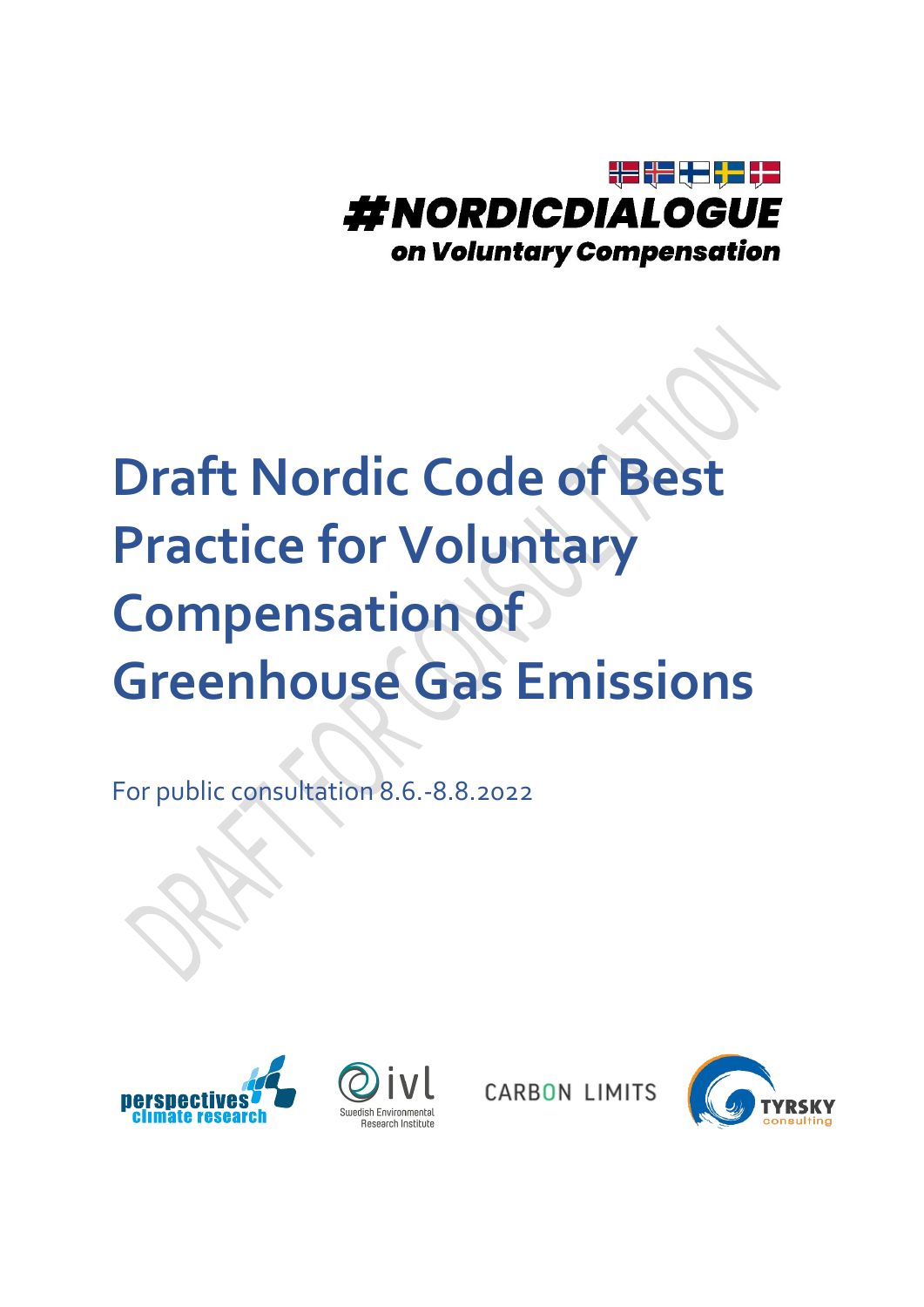# **CONTENTS**

|                | ABOUT THE NORDIC DIALOGUE ON VOLUNTARY COMPENSATION                     |
|----------------|-------------------------------------------------------------------------|
|                |                                                                         |
|                |                                                                         |
| $\mathbf{1}$   |                                                                         |
| 1.1            |                                                                         |
| 1.2            |                                                                         |
| 1.3            | Fostering sustainable development with voluntary compensation 7         |
| 1.4            |                                                                         |
| 1.5            |                                                                         |
| $\overline{2}$ |                                                                         |
| 2.1            | Robust and comprehensive quantification of relevant emissions  9        |
| 2.2            |                                                                         |
| 2.3            | Voluntary compensation with high-integrity mitigation outcomes 10       |
| 2.4            | Reporting of emissions, mitigation action and voluntary compensation 10 |
| 2.5            |                                                                         |
| 2.6            |                                                                         |
|                |                                                                         |
|                |                                                                         |
|                |                                                                         |
|                |                                                                         |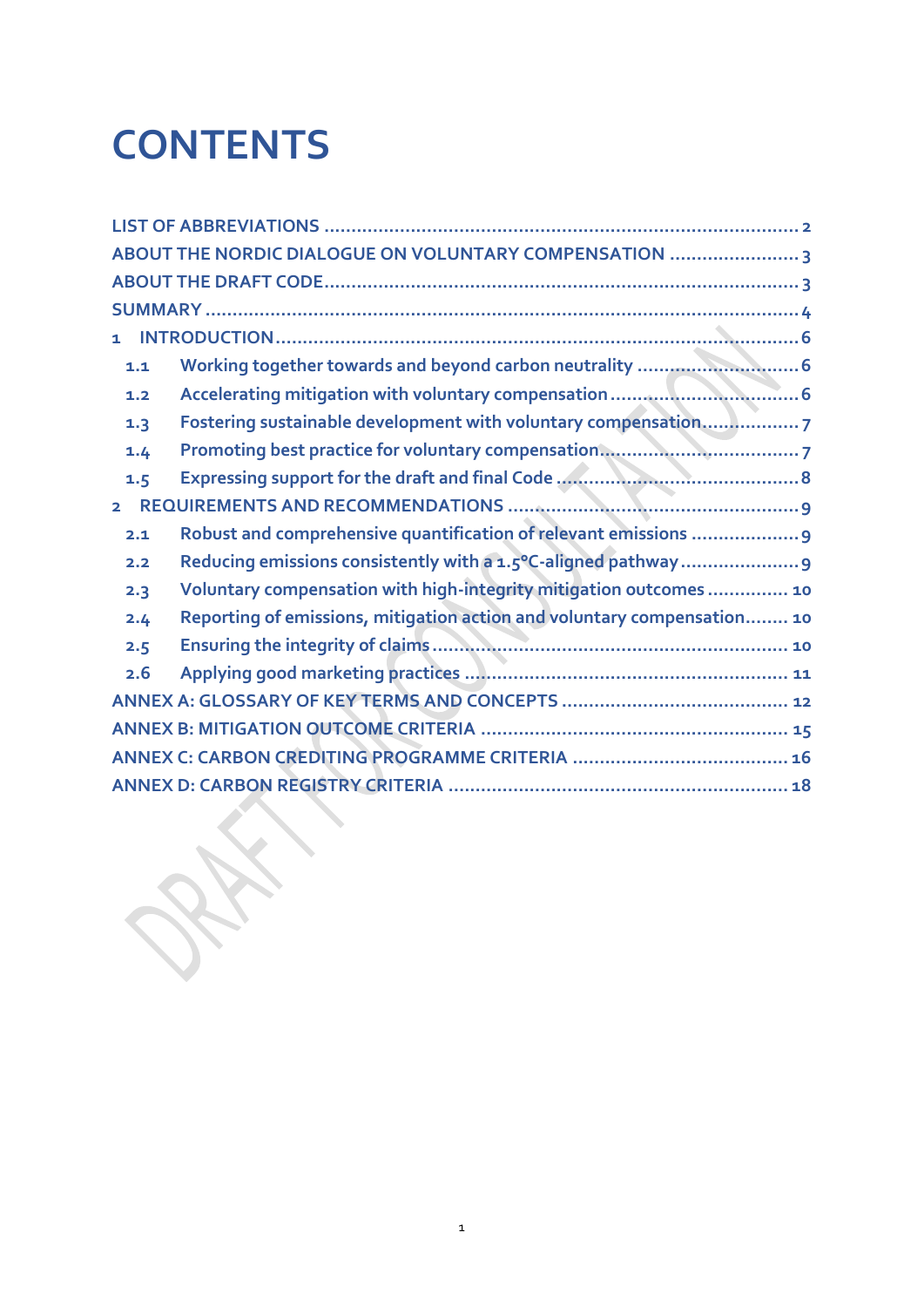### <span id="page-2-0"></span>**LIST OF ABBREVIATIONS**

| CO <sub>2</sub> | Carbon dioxide                                                  |
|-----------------|-----------------------------------------------------------------|
| <b>GHG</b>      | Greenhouse gas                                                  |
| <b>NICA</b>     | Nordic Initiative for Cooperative Approaches                    |
| <b>NKL</b>      | Nordic Working Group for Climate and Air                        |
| <b>NME</b>      | Nordic Working Group for Environment and Economy                |
| <b>SDG</b>      | Sustainable Development Goal                                    |
| WG              | Working Group for the Nordic Dialogue on Voluntary Compensation |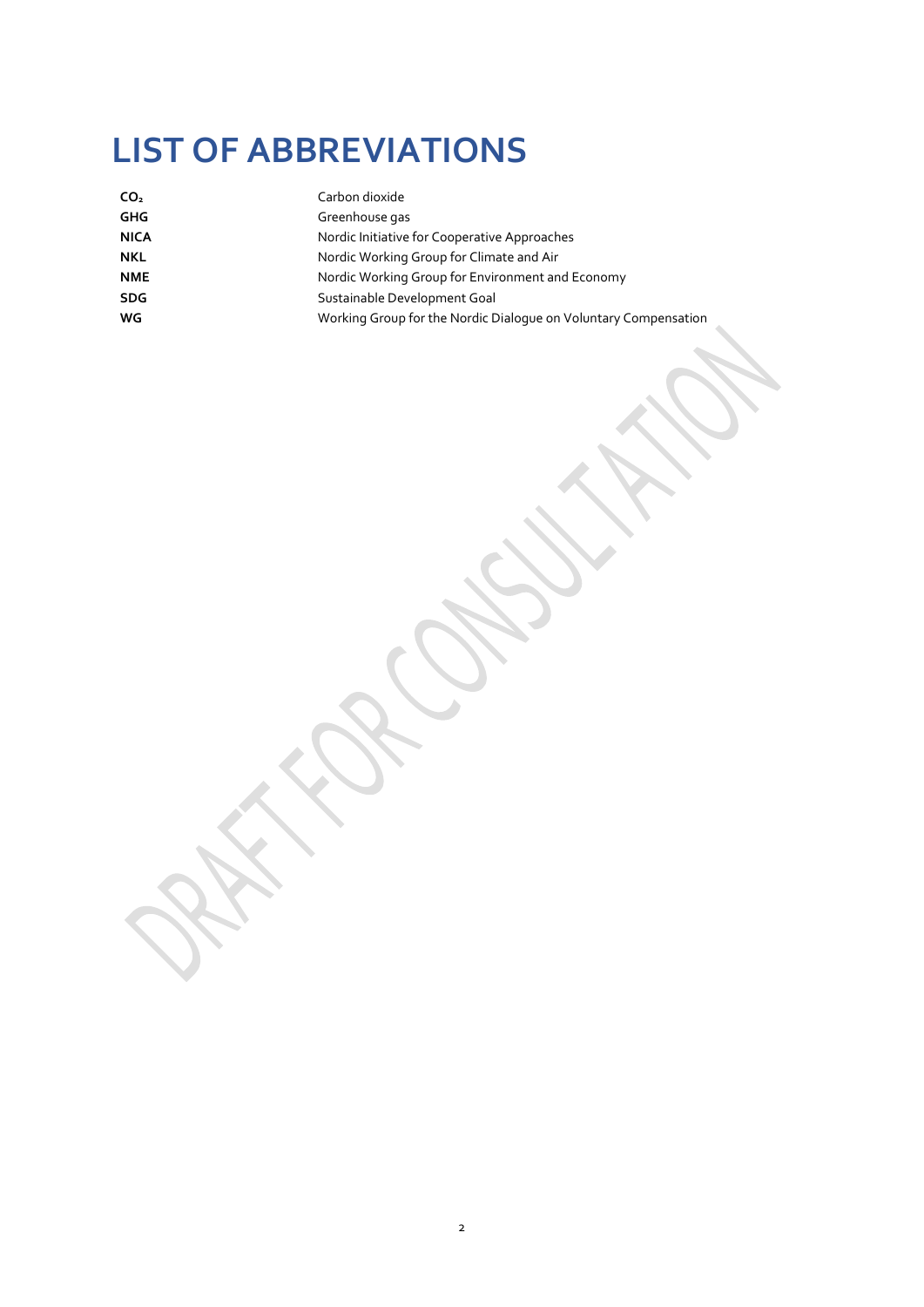

### <span id="page-3-0"></span>**ABOUT THE NORDIC DIALOGUE ON VOLUNTARY COMPENSATION**

The Nordic Dialogue on Voluntary Compensation aims to inform Nordic and international stakeholders on using voluntary compensation of greenhouse gas (GHG) emissions as part of efforts towards and beyond carbon neutrality.

Specifically, the Dialogue aims to promote the high integrity, harmonisation and transparency of voluntary compensation. It fosters a common understanding of key issues and concepts and alignment with the principles and longterm goals of the Paris Agreement and the United Nations Sustainable Development Goals (SDGs).

In the context of the Dialogue, voluntary compensation includes the purchase and use of mitigation outcomes (emission reductions and/or removals) achieved outside of an actor's boundaries or value chain. These mitigation outcomes could either help host countries in achieving their existing mitigation targets or help to reduce global net emissions above and beyond countries' targets. Voluntary compensation may be associated with public claims about making national mitigation contributions, offsetting specific emissions or contributing to overall mitigation in global emissions.

The Dialogue brings Nordic public and private actors together to co-create recommendations and action points for a Nordic best practice approach to voluntary compensation, drawing on and complementing relevant international and national guidance and standards.

The Dialogue is managed by Perspectives Climate Research gGmbH and facilitated by an international team of leading climate experts from Perspectives Climate Research, IVL Swedish Environmental Research Institute, Carbon Limits and Tyrsky Consulting.

The Dialogue is funded by the Nordic Council of Ministers' Working Groups for Climate and Air (NKL) and Environment and Economy (NME).

For more information, please visit: www.nordicdialogue.com

### <span id="page-3-1"></span>**ABOUT THE DRAFT CODE**

This draft for a Nordic Code of Best Practice for Voluntary Compensation of Greenhouse Gas Emissions ("Code") identifies best practice elements for voluntary compensation, covering principles for both the generation and the use of mitigation outcomes for voluntary compensation and any related claims. It aims to promote the high integrity, harmonisation and transparency of voluntary compensation by Nordic and international stakeholders.

This draft Code is a result of a co-creation process under the Nordic Dialogue on Voluntary Compensation ("the Dialogue") by the Dialogue's team and the Working Group (WG) of the Dialogue, in consultation with Nordic stakeholders. It takes into account inputs gathered under the Dialogue between June 2021 and May 2022 from the WG as well as other Nordic stakeholders. This draft Code does not represent any formal Nordic consensus or position.

This draft Code draws on and complements the latest international and national guidance and standards relevant to best practices for voluntary compensation, including those summarised in the Nordic report "[Voluntary compensation of](https://pub.norden.org/temanord2021-541/)  [greenhouse gas emissions. International guidance and initiatives](https://pub.norden.org/temanord2021-541/)".

This draft Code is open for feedback from stakeholders and experts in Nordic countries from 8 June to 8 August 2022. A final Code will be published in Q4 2022, taking into account feedback from Nordic stakeholders. The final Code will aim to be coordinated with and complement the latest relevant national and international guidance and standards. It should be considered a living document to be regularly reviewed to reflect the latest national and international developments.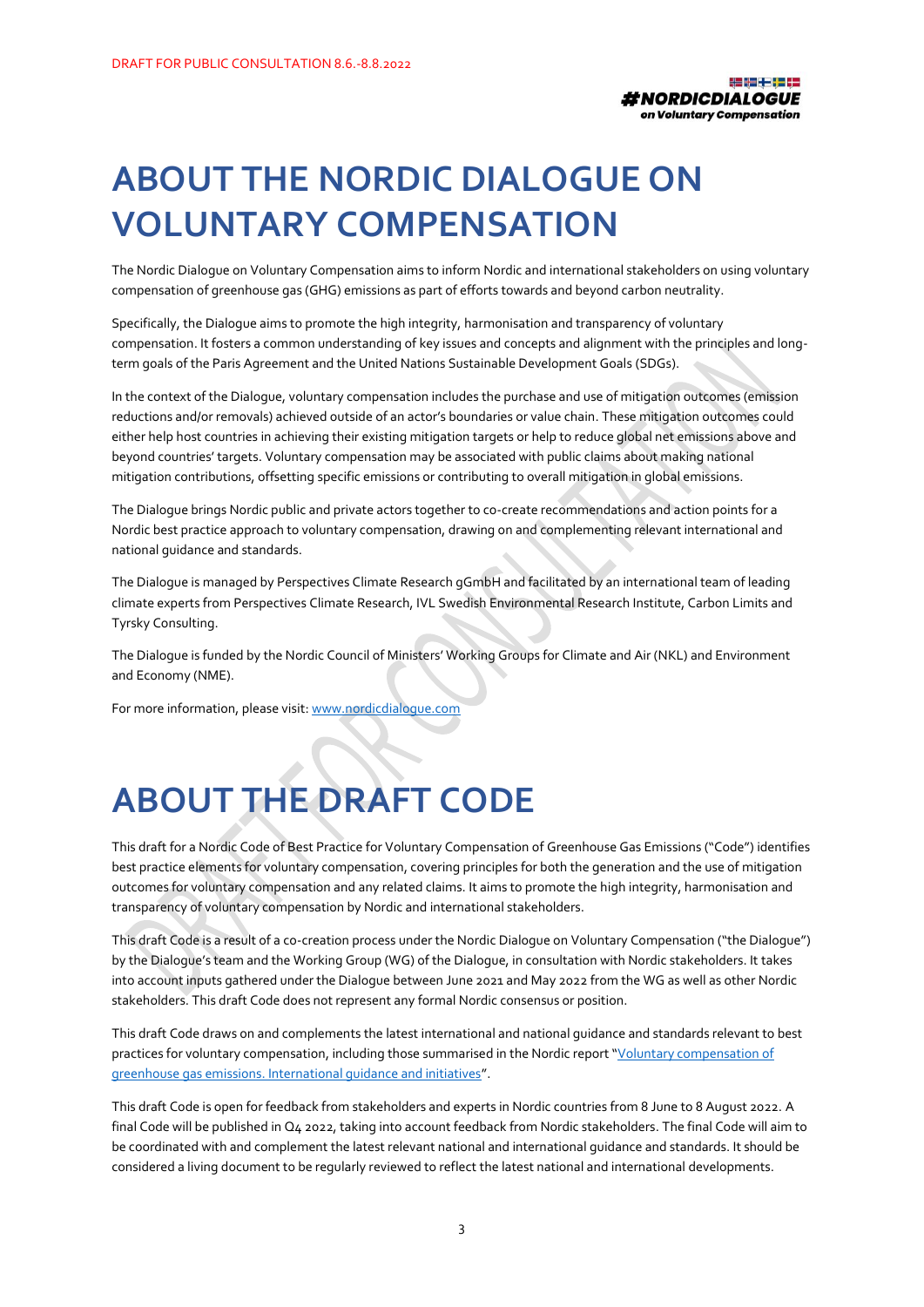

# <span id="page-4-0"></span>**SUMMARY**

Nordic non-state actors are taking steps to contribute to worldwide efforts to limit the increase in the global average temperature to 1.5 degrees in line with the long-term goal of the Paris Agreement. First and foremost, all actors need to reduce their direct and indirect greenhouse gas (GHG) emissions at a scale and pace compatible with this long-term goal. These efforts contribute to the mitigation targets of the countries in which they are implemented. However, countries' existing targets fall short of meeting the long-term goal, so mitigation above and beyond countries' existing targets is also urgently needed.

Voluntary compensation of GHG emissions enables actors to support more, earlier and faster mitigation than what would be possible with own action alone, if used responsibly. Although the general principles of high-integrity voluntary compensation are well-established, their interpretation in the dynamic context of the Paris Agreement is still evolving.

This draft Nordic Code of Best Practice for Voluntary Compensation ("Code") provides a Nordic perspective on the current best practice for voluntary compensation, synthesising the most ambitious requirements and recommendations for voluntary compensation put forward by relevant initiatives as well as inputs from Nordic stakeholders. The draft Code's specific focus on *best* practice complements relevant international and national initiatives with a broader focus. Even where best practice may currently be out of reach, for example due to lack of supply or resources, it serves as an aspirational goal to drive a process of continuous improvement.

This draft Code has been co-created with Nordic stakeholders under the Nordic Dialogue on Voluntary Compensation, funded by the Nordic Council of Ministers. It does not represent any formal Nordic consensus or position.

There is no currently no universal definition for voluntary compensation. In this draft Code, voluntary compensation refers to voluntarily supporting mitigation (emission reductions and/or removals) through the purchase and use of mitigation outcomes achieved outside of an actor's boundaries or value chain. This mitigation could help the host country in meeting its existing targets or help to reduce global net emissions above and beyond countries' targets, thus contributing to global ambition-raising. In this draft Code, claims relating to voluntary compensation are differentiated depending on their net impact on global emissions, which in turn depends on whether they count towards or beyond the host country's existing mitigation targets and whether they are used to counterbalance specific emissions attributed to e.g., an organisation, product or services (se[e Figure 1\)](#page-4-1).



<span id="page-4-1"></span>**Figure 1. Illustration of the climate impacts, purposes and claims relating to voluntary compensation, and their relationship to countries' existing mitigation targets and the global 1.5°C-aligned pathway**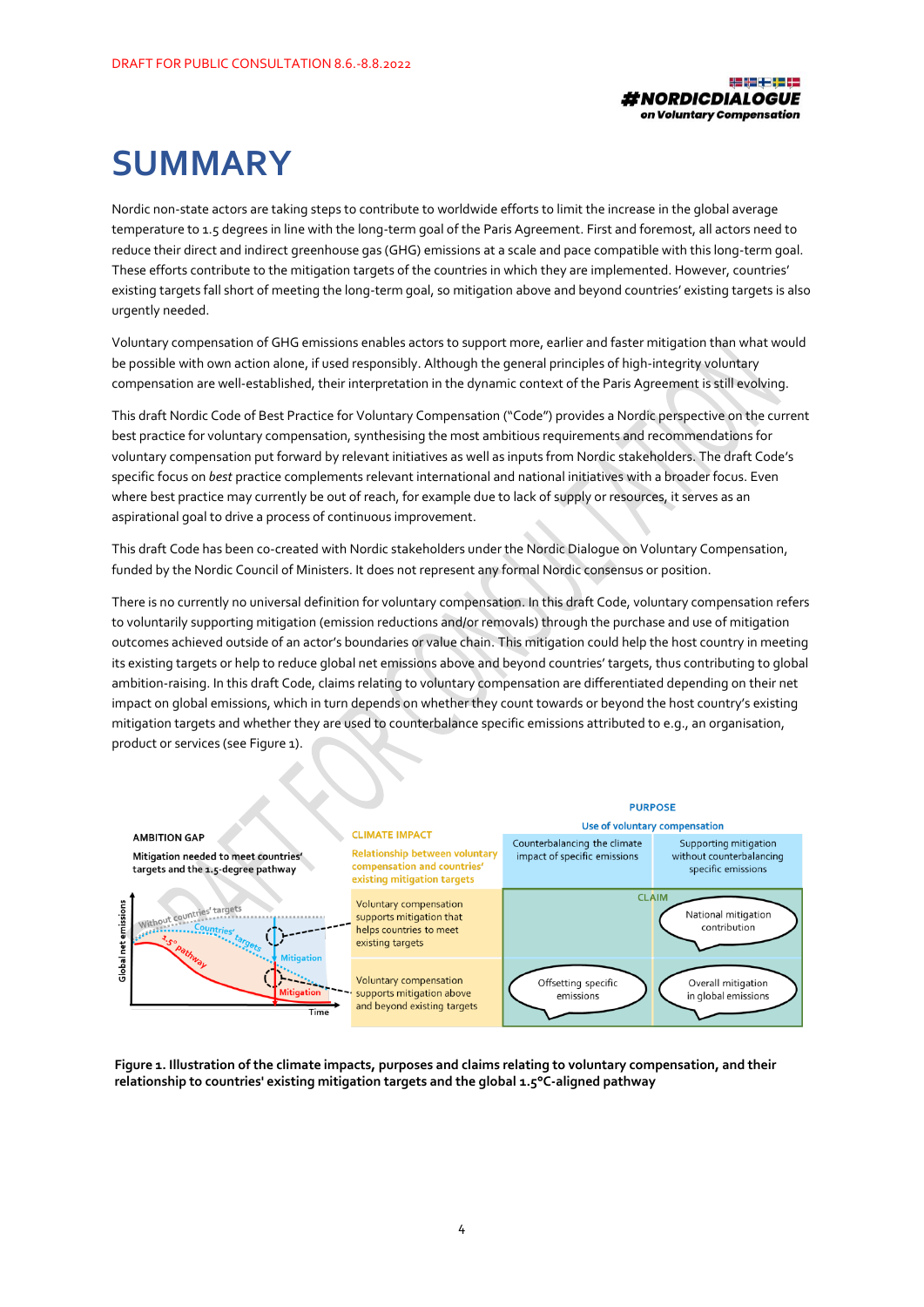

According to this draft Code, best practice voluntary compensation consists of:

- **Robust and comprehensive quantification of relevant emissions**: Knowing your emissions is the first step to compensating them. Best practice requires calculating all direct and indirect emissions to be mitigated and compensated, using recognised tools and guidance, and third-party verification of the calculation.
- **Reduction in own emissions consistently with a 1.5°C-aligned pathway:** Limiting global warming to 1.5 degrees requires all actors to reduce their direct and indirect emissions at a scale and pace consistent with this goal. The best practice for organisations is to set and implement targets, pathways and plans for reducing their direct and indirect emissions consistent with a 1.5°C-aligned pathway, applying available tools and standards, and to verify targets, pathways and plans, as well as progress.
- **Voluntary compensation with high-integrity mitigation outcomes:** Actors can complement their own mitigation action with voluntary compensation. Best practice means that voluntary compensation is based on high-integrity mitigation outcomes that are assessed under carbon crediting programmes, and retired, cancelled or otherwise permanently removed from circulation in a carbon registry that meets relevant criteria. Mitigation outcomes, carbon crediting programmes and carbon registries need to meet relevant criteria (Annex B-D).
- **Reporting of emissions, mitigation action and voluntary compensation:** Transparent reporting is key for trust and credibility. The best practice for organisations is to publicly report on at least their direct and indirect emissions (including emissions to be compensated), mitigation targets, pathways and plans, annual changes in their emissions, action and progress towards targets and pathways, and the use of voluntary compensation, and to verify this information.
- **Ensuring the integrity of claims:** Any claims made relating to voluntary compensation must be truthful and avoid double claiming, including with the host country's existing targets. Best practice means making differentiated claims for voluntary compensation that (i) helps a country to meet its existing target ("national mitigation contribution"), (ii) exclusively counterbalances the impact of a specific volume of emissions ("offsetting") or (iii) contributes to global mitigation above and beyond targets without counterbalancing any specific emissions ("overall mitigation in global emissions"). Voluntary compensation should only be used to make claims about complementing reductions in own direct and indirect emissions in line with a 1.5°C-aligned pathway. Using voluntary compensation to claim progress along this pathway is not considered best practice.
	- o *Best practice claims about carbon neutrality refer to a situation where the remaining direct and indirect GHG emissions attributed to e.g., an actor, product or service have been fully offset by using at least an equivalent volume of high-integrity mitigation outcomes that are exclusively claimed by the actor, such that the net contribution of the organisation, product or service to global GHG emissions is zero. Best practice claims about carbon neutrality can only be made by organisations that are reducing their direct and indirect GHG emissions in line with a 1.5°C-aligned pathway. In this draft Code, carbon neutrality covers also other GHGs besides carbon dioxide.*
- **Applying good marketing practices**: When using voluntary compensation in marketing, good marketing practice should be followed. This includes disclosing underlying information and proof for marketing claims and complying with relevant supranational and national guidance on claims, including guidance specifically on claims associated with voluntary compensation.

This draft Code focuses on the principles for current best practice for voluntary compensation. It aims to be coordinated with and complement available and emerging guidance and standards that are relevant for implementing the principles of the draft Code in practice and in various contexts. For example, the International Organization for Standardization and the Greenhouse Gas Protocol provide guidance on the quantification and reporting of emissions, the Science-Based Targets initiative on 1.5°C-aligned corporate targets, the Integrity Council for Voluntary Carbon Markets and the Carbon Credit Quality Initiative on the high integrity of carbon credits, the Voluntary Carbon Market Integrity Initiative on corporate claims, and the International Chamber of Commerce, the European Commission and many national authorities on good marketing practices and related claims. Non-exhaustive examples of relevant guidance and standards for implementing the requirements and recommendations of this draft Code will be highlighted in the Action Plan for a Nordic Approach to Voluntary Compensation.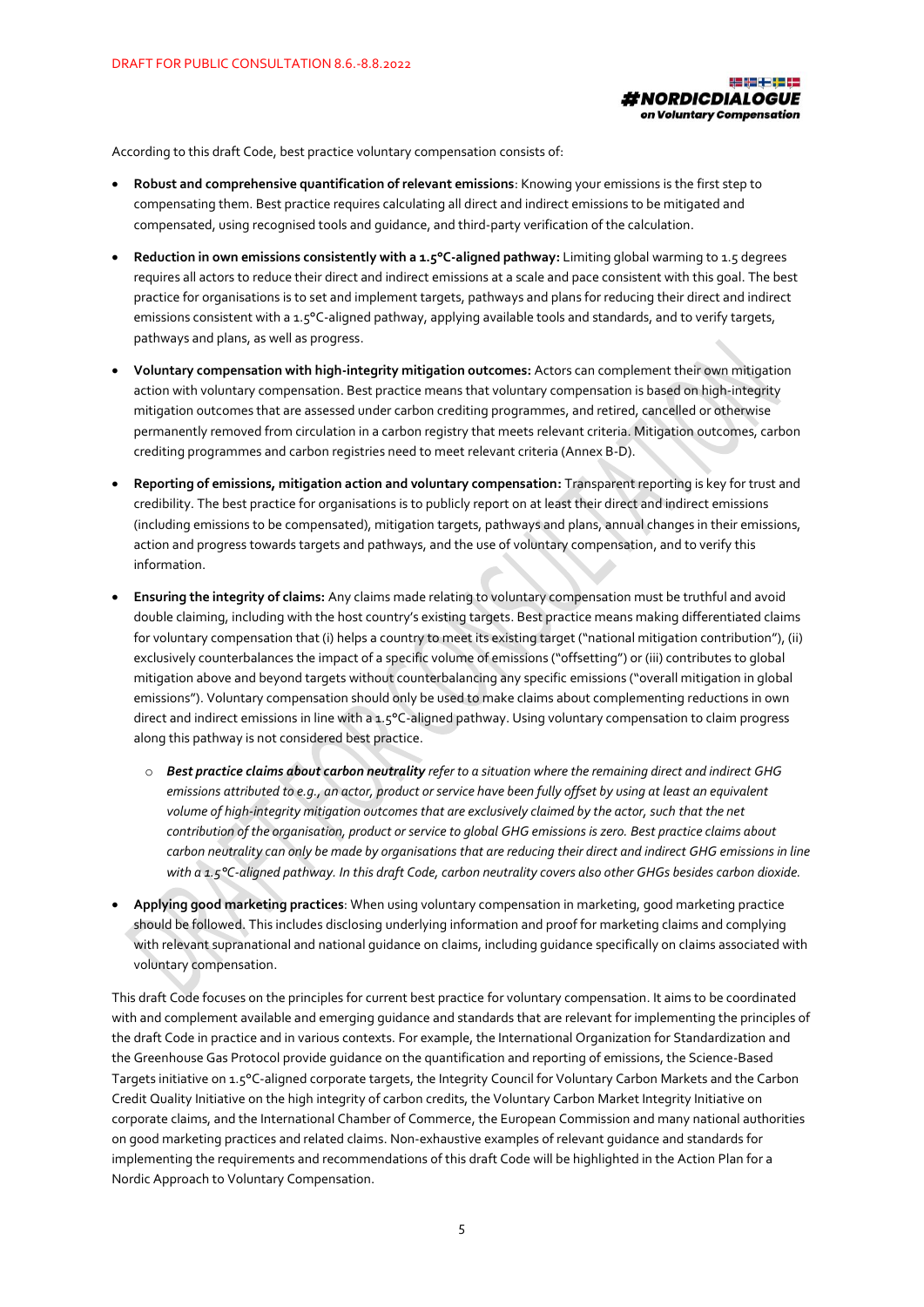

### <span id="page-6-0"></span>**1 INTRODUCTION**

#### <span id="page-6-1"></span>**1.1 Working together towards and beyond carbon neutrality**

Under the Paris Agreement, countries have set long-term goals to limit global warming to 1.5 degrees and achieve a balance between greenhouse gas (GHG) emissions and removals globally by mid-century. However, countries' current mitigation commitments fall significantly short of the scale and pace needed to meet the Paris Agreement's long-term goals.

To close this "ambition gap", mitigation efforts worldwide must be urgently stepped up at an unprecedented pace, scale and range. Countries need to implement their existing national targets and also increase their ambition. Action by nonstate actors is key to achieving and enhancing national targets, and it can also support mitigation beyond current national targets. We need to engage the whole society in taking action and cooperate across all boundaries to succeed in this crucial transformation. Cooperation is a powerful tool for enhancing learning, scaling and cost-effectiveness which, in turn, can drive greater ambition. The Paris Agreement recognises that market-based cooperation under its Article 6 allows for higher ambition in climate action. The Article 6 framework can be applied to market-based cooperation for meeting national targets as well as for other purposes, including voluntary compensation.

Nordic countries are committed to leading by example. In the Helsinki Declaration on Nordic Carbon Neutrality<sup>1</sup> of January 2019, Nordic countries committed to catalysing global mitigation efforts, scaling up of Nordic sustainable solutions, and intensifying their cooperation to "encourage Nordic companies, investors, local governments, cities, organizations and consumers to step up their efforts towards carbon neutrality". Many Nordic non-state actors have already taken steps towards achieving carbon neutrality, and even net-negative emissions, including by setting voluntary mitigation targets, developing mitigation strategies and taking concrete mitigation action.

#### <span id="page-6-2"></span>**1.2 Accelerating mitigation with voluntary compensation**

For all actors, the first and foremost strategy for moving towards – and beyond – carbon neutrality is taking action to reduce their direct and indirect emissions. Ambitious action to reduce own net emissions is crucial for limiting global warming to 1.5 degrees.

However, for many actors, the full elimination of own net emissions is not a feasible option, and even where this is possible, it can take time. Voluntary compensation can complement actors' ambitious targets and actions for mitigating own emissions by offering them the opportunity to support more, earlier and faster mitigation (emission reductions and/or removals) than what would be possible with own action alone. Voluntary compensation helps to accelerate global mitigation if and only if it is not used to substitute actors' own action to reduce emissions.

There is no universal definition for voluntary compensation, and the term is currently used in different ways<sup>2</sup>. In this draft Nordic Code of Best Practice for Voluntary Compensation ("Code"), voluntary compensation refers to voluntarily supporting mitigation through the purchase and use of mitigation outcomes achieved outside of an actor's boundaries or value chain. This mitigation could help the host country in meeting its existing targets or help to reduce global net emissions above and beyond countries' targets, thus contributing to global ambition-raising.

To truly contribute to existing national targets or to global ambition-raising beyond these targets, voluntary compensation needs to be used only to complement - not to substitute - efforts to reduce own emissions<sup>3</sup>, and be based on real, additional and verified mitigation outcomes that are not double counted. While these general principles of high-

<sup>&</sup>lt;sup>1</sup> In the Nordic context, carbon neutrality covers also other GHGs besides carbon dioxide.

<sup>&</sup>lt;sup>2</sup> To date, compensation and offsetting have often been used as synonyms. Note that, in this draft Code, voluntary compensation is used in a broader sense, encompassing both offsetting and other purposes and related claims.

<sup>&</sup>lt;sup>3</sup> In this draft Code, "emissions" refer also to other GHGs besides carbon dioxide.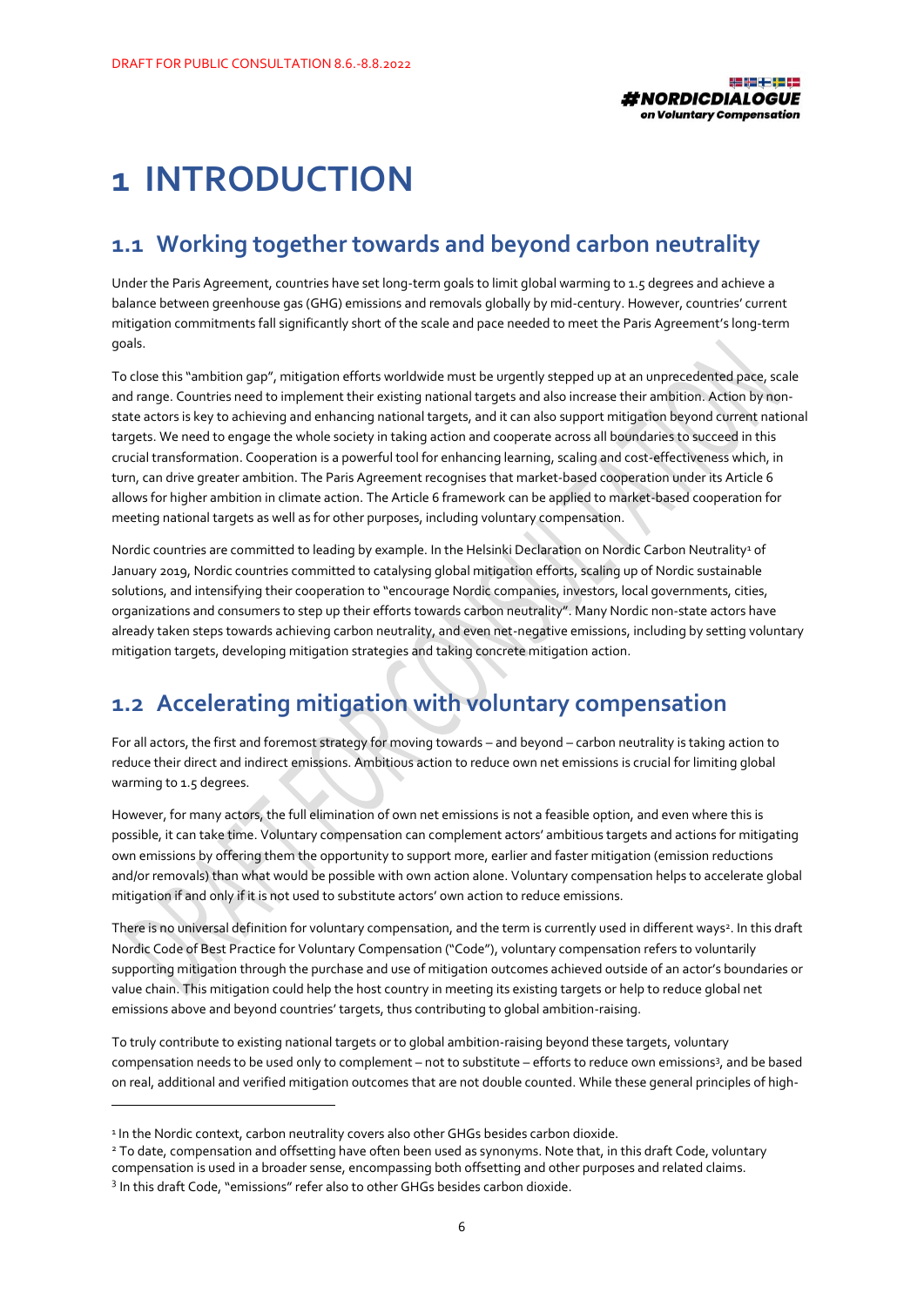

integrity voluntary compensation are well established, their interpretation in the dynamic context of the Paris Agreement is still evolving.

#### <span id="page-7-0"></span>**1.3 Fostering sustainable development with voluntary compensation**

The 2030 Agenda for Sustainable Development introduces 17 globally agreed SDGs and 169 related targets covering the three dimensions of sustainable development: the economic, social and environmental. SDG 13 calls for taking urgent action to combat climate change and its impacts, covering climate change mitigation and adaptation. The Paris Agreement emphasises "the intrinsic relationship that climate change actions, responses and impacts have with equitable access to sustainable development and eradication of poverty". Accordingly, Parties that engage in market-based cooperation under Article 6 of the Paris Agreement are required to, inter alia, promote sustainable development and minimize and, where possible, avoid negative environmental, economic and social impacts. They are also required to respect, promote and consider their respective obligations on human rights, the right to health, the rights of indigenous peoples, local communities, migrants, children, persons with disabilities and people in vulnerable situations and the right to development, as well as gender equality, empowerment of women and intergenerational equity.

In their Vision 2030, Nordic countries state that "Agenda 2030 and the Paris Agreement show the way, but we need to work even more ambitiously and faster". Voluntary compensation can and should contribute to mitigation in a way that fosters sustainable development also beyond mitigation impacts. At the very least, voluntary compensation must avoid negative environmental, economic and social impacts by applying safeguards. In addition, voluntary compensation should strive to generate positive sustainable development impacts. Within the global SDG agenda, countries are setting national sustainable development priorities.

Voluntary compensation activities can be designed to contribute to national sustainable development priorities. The Nordic Initiative for Cooperative Approaches (NICA) has highlighted gender equality as a Nordic priority for carbon market cooperation. Voluntary compensation can promote gender equality by supporting gender-responsive or gendertransformative activities. Although voluntary compensation is focused on mitigation, it can contribute also to climate change adaptation – directly through the design of the underlying activity and/or indirectly through earmarked contributions to adaptation (for example by forwarding a share of mitigation outcomes to the international Adaptation Fund to support adaptation).

### <span id="page-7-1"></span>**1.4 Promoting best practice for voluntary compensation**

Many Nordic stakeholders, including voluntary compensation buyers, sellers and service providers as well as consumers, investors, shareholders, regulators, non-governmental organisations and researchers, have called for guidance on highintegrity voluntary compensation, citing concerns about the lack of clarity, consistency and integrity of existing practices, claims and guidance.

This draft Code responds to these calls. It provides a Nordic perspective on the current best practice for voluntary compensation, in the context of the long-term goals of the Paris Agreement and the United Nations SDGs. The draft Code's specific focus on *best* practice principles complements, and aims to be coordinated with, relevant international and national initiatives with different focus and coverage. It synthesises the most ambitious requirements and recommendations for voluntary compensation put forward by relevant international sources as well as input from Nordic stakeholders. It takes the international rules and guidance for market-based cooperation under Article 6 of the Paris Agreement ("Article 6 rules") as the global reference point and framework also for voluntary compensation. It also reflects over two decades of Nordic experience and priorities in carbon market cooperation.

This draft Code can inform various types of stakeholders interested in high-integrity voluntary compensation, including activity developers, buyers, service providers and regulators as well as civil society organisations and the general public, in the Nordic region and worldwide. The primary users of the Code are expected to be actors that aim to voluntarily compensate emissions in line with best practice and/or assess the integrity of voluntary compensation and related claims.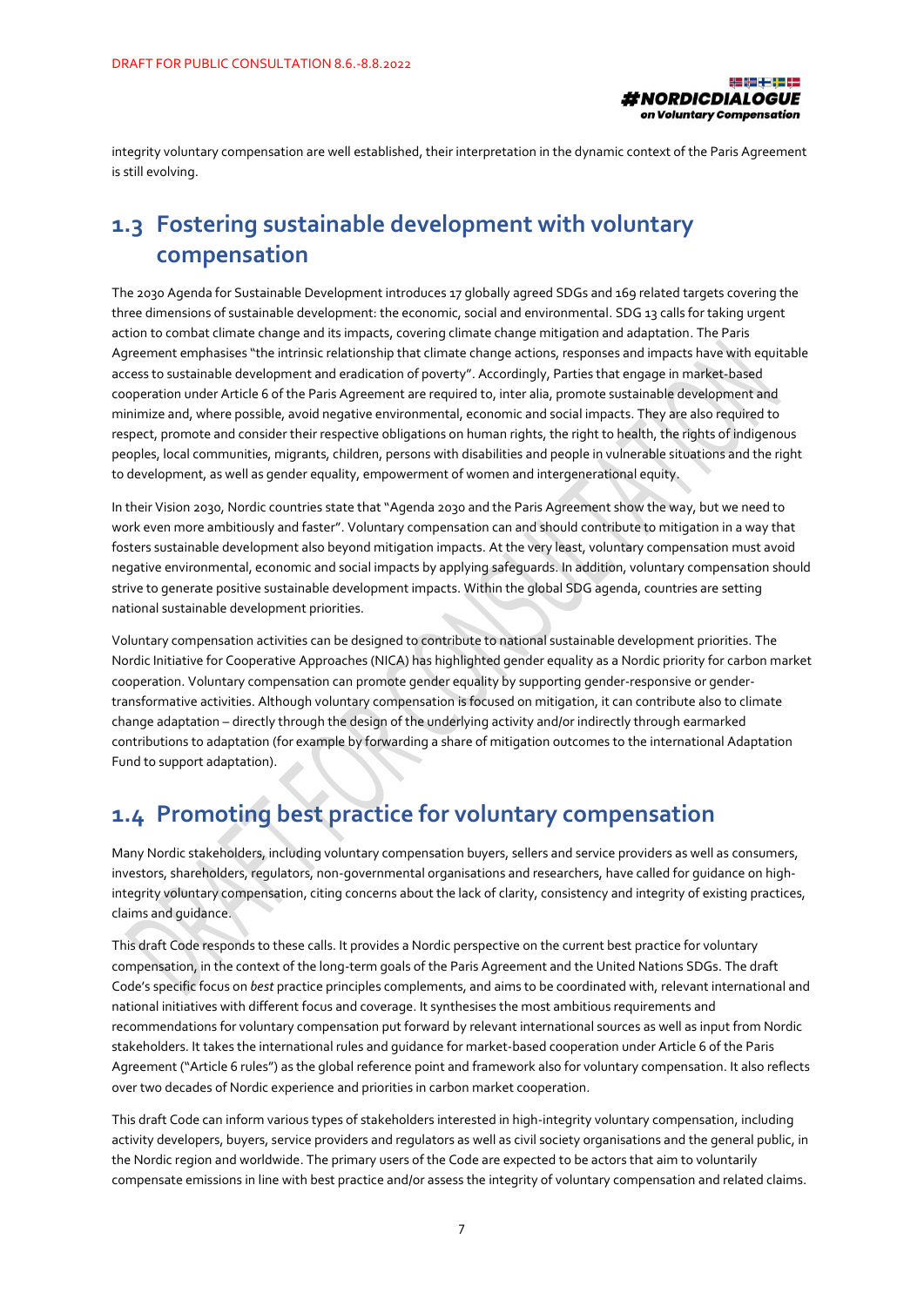

This draft Code provides a set of common principles and goals for actors engaged in a journey towards - and potentially beyond - carbon neutrality. Even where best practice may currently be out of reach, for example due to lack of supply or resources, it serves as an aspirational goal to drive a process of continuous improvement. Striving for best practice is a strategy for mitigating and managing reputational, market and regulatory risks associated with voluntary compensation. Frontrunners, including but not limited to corporates, can lead by example and inspire others by piloting and sharing solutions for best practice in their voluntary compensation, creating enabling environments and demonstrating the opportunities associated with best practice.

This draft Code has been co-created with Nordic stakeholders under the Nordic Dialogue on Voluntary Compensation, funded by the Nordic Council of Ministers. The draft Code consolidates international best practice and inputs received from Nordic stakeholders through consultations. It does not represent any formal Nordic consensus or position and it does not replace national or international regulation.

The Code should be considered a living document that reflects the current understanding of best practice for voluntary compensation. Regular reviews of the Code would be needed to incorporate evolution of best practices over time. Any reviews of the Code are, however, beyond the scope of the Dialogue.

#### <span id="page-8-0"></span>**1.5 Expressing support for the draft and final Code**

During the public consultation stage of the draft Code, from 8 June to 8 August 2022, Nordic and international stakeholders are invited to indicate their general support to this draft Code. This indication is non-binding and used only to inform the Dialogue's work, are publicly communicated only in an aggregated and anonymised manner. Nordic stakeholders can indicate their support through the online questionnaire in connection with the draft Code's consultation, from 8 June to 8 August 2022. Alternatively, stakeholders may indicate their support to the draft Code via email to [info@nordicdialogue.com.](mailto:info@nordicdialogue.com) This latter option is also available for international stakeholders wishing to express their support for the draft Code.

After the publication of the final Code in Q4 2022, Nordic and international stakeholders are invited to publicly express their support for the Code and/or express their intention to strive to follow the Code in their voluntary compensation activities. They can do this for example by publishing a statement on their website or making statements at public events.

- An expression of support does not necessarily constitute a commitment to follow the Code. Even actors that currently lack the resources to fully meet the requirements and recommendations of the Code may consider the Code a useful reference point and thus may wish to express their support for the Code.
- Organisations that publicly express their intention to strive to follow the Code in their voluntary compensation activities should provide regular (at least annual), publicly available information on their plans and progress in meeting all the requirements and recommendations of the Code.

Nordic and international organisations are also encouraged to collaborate to share experiences with and develop common approaches for such plans and reporting.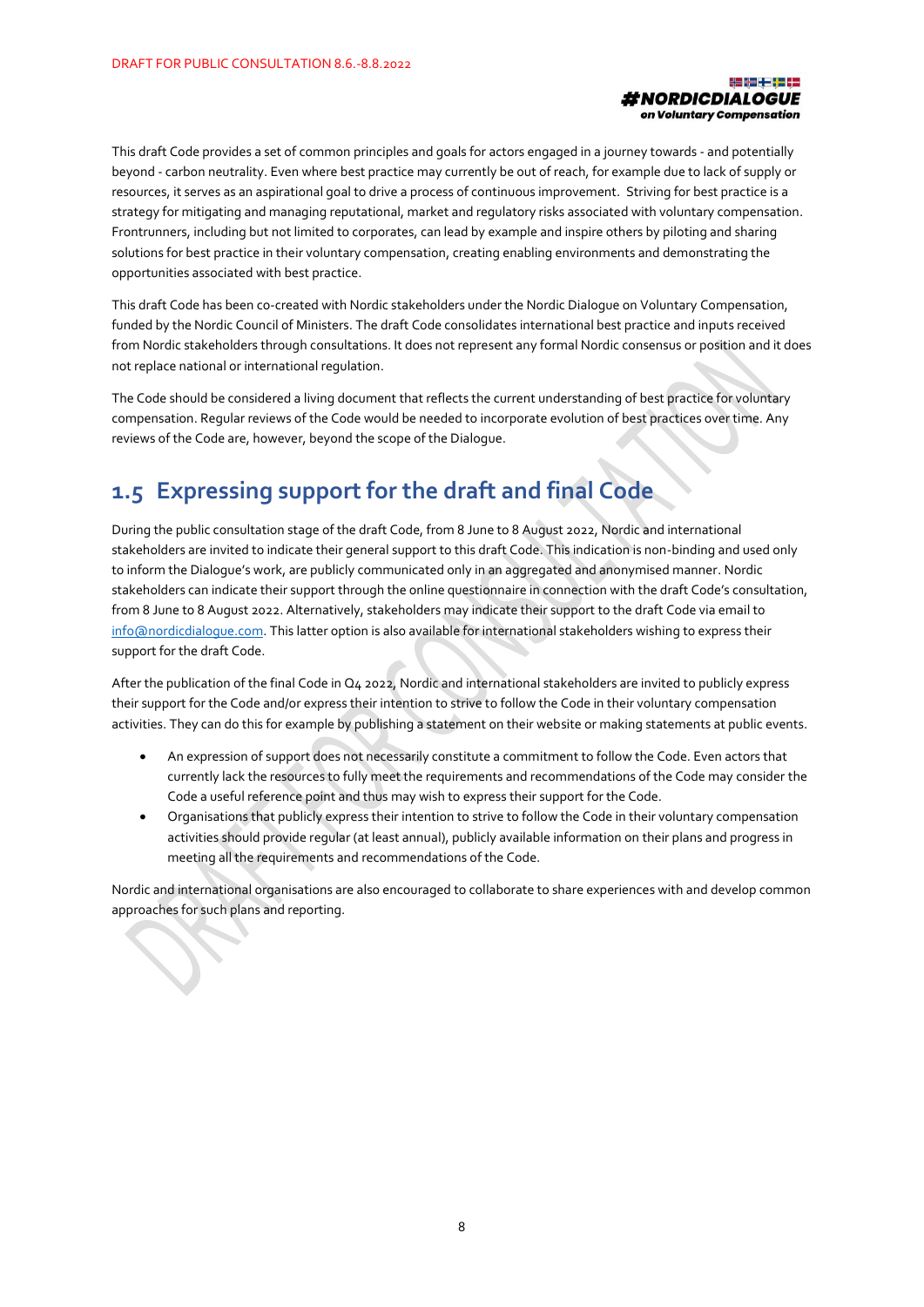

### <span id="page-9-0"></span>**2 REQUIREMENTS AND RECOMMENDATIONS**

**This section lists the requirements and recommendations for best practice for voluntary compensation that need to be met for voluntary compensation to be considered as best practice.**

**The requirements and recommendations are designed to be applicable for actors of various types and sizes, ranging from individuals, sports clubs and small- and medium-sized enterprises to cities and large-scale corporations. Some requirements and recommendations may be applicable to public and private organisations (e.g., companies, government agencies, cities, municipalities and non-governmental organisations) but not to individuals. Thus, in the Code, we distinguish between "organisations" and "actors", the latter referring to both organisations and individuals.** 

**"Shall" indicates a requirement to be followed without deviation, in order to be considered best practice. "Are encouraged" indicates a recommendation for a course of action that is desired but not strictly required. The larger the organisation and the greater its resources, the more ambitiously they should interpret and implement the requirements and recommendations.**

**A glossary of key terms and concepts used in this draft Code is provided in Annex A. A non-exhaustive list of relevant guidance and standards for implementing the requirements and recommendations of this draft Code is provided in a separate document, namely the Action Plan for a Nordic Approach to Voluntary Compensation.** 

#### <span id="page-9-1"></span>**2.1 Robust and comprehensive quantification of relevant emissions**

- (1) Actors shall calculate the relevant direct and indirect emissions (e.g., a company's indirect and direct emissions, a product's lifecycle emissions) in accordance with recognised tools or guidance that are relevant to the intended use.
- (2) Organisations shall transparently describe the approach and results of the quantification of the relevant emissions.
- (3) Organisations shall have the quantification of their relevant emissions verified by a competent third-party entity.

### <span id="page-9-2"></span>**2.2 Reducing emissions consistently with a 1.5°C-aligned pathway**

- $(4)$  Actors shall take action to mitigate their direct and indirect emissions, striving to be consistent with the global goal to limit the increase in the global average temperature to 1.5 degrees.
- (5) Organisations shall carry out a comprehensive assessment of opportunities to mitigate their direct and indirect emissions, set targets and pathways and develop and implement plans for reducing the direct and indirect emissions in the short, medium and long term, in line with a 1.5°C-aligned pathway.
- (6) Organisations shall apply recognised tools, guidance and/or standards, if available, to demonstrate that their targets, pathways, plans and progress are aligned with a 1.5°C-aligned pathway.
- (7) Organisations shall have the targets and progress referred to in paragraph (6) verified by a competent third-party entity.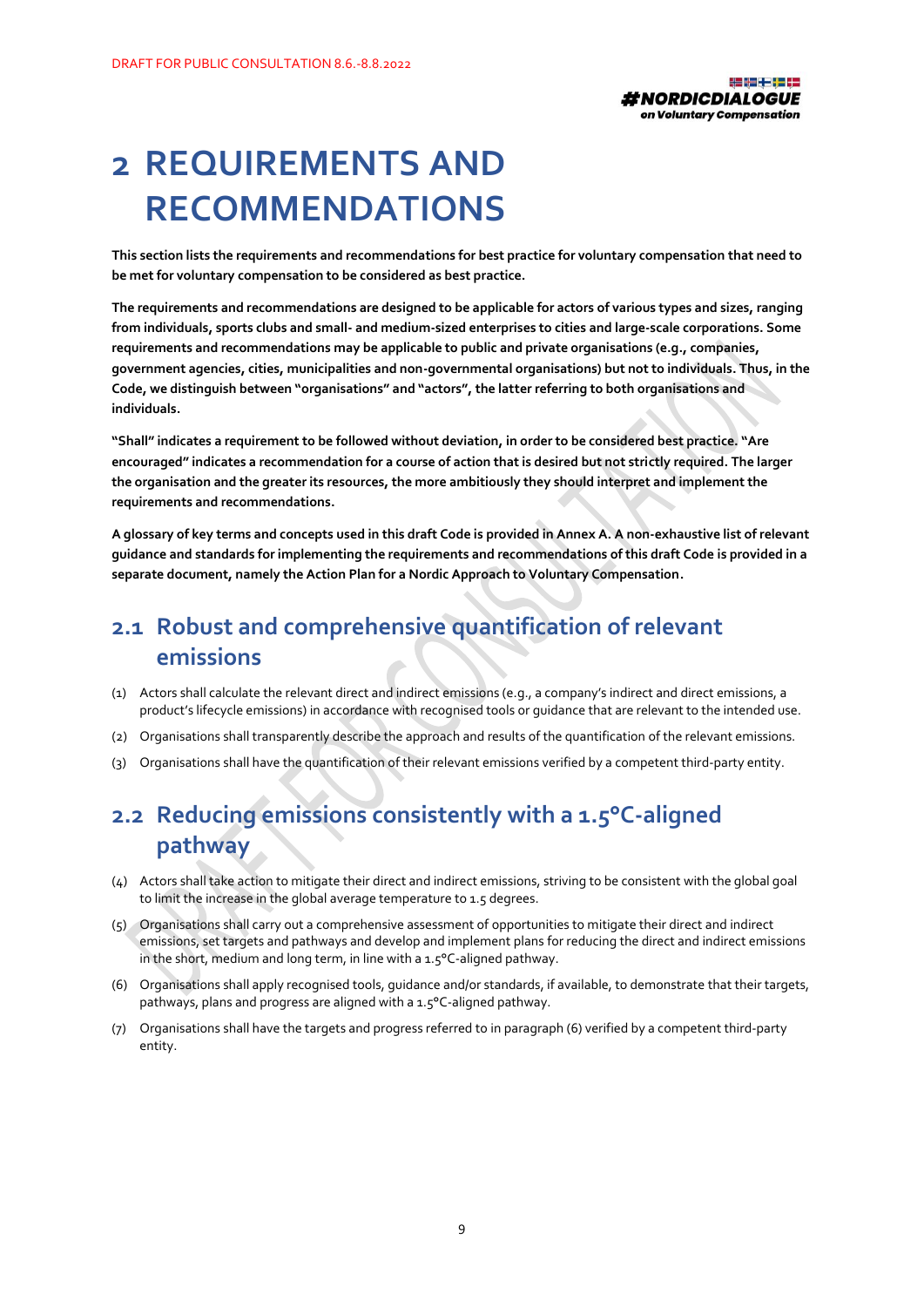

### <span id="page-10-0"></span>**2.3 Voluntary compensation with high-integrity mitigation outcomes**

- (8) Actors shall use high-integrity mitigation outcomes that meet the Mitigation Outcome Criteria (see Annex B) for voluntary compensation.
- (9) Actors shall ensure that mitigation outcomes meet the Mitigation Outcome Criteria by applying a carbon crediting programme or an equivalent framework that meets the Carbon Crediting Programme Criteria (see Annex C). A competent third-party entity shall verify that the mitigation outcome meets the Mitigation Outcome Criteria. Such mitigation outcomes are hereafter referred to as High-Integrity Carbon Credits.
- (10) Actors shall ensure that High-Integrity Carbon Credits used for voluntary compensation are retired, cancelled or otherwise permanently removed from circulation in a carbon registry that meets the Carbon Registry Criteria (see Annex D). Retirement, cancellation or permanent removal from circulation is hereafter referred to as the use of High-Integrity Carbon Credits.
- (11) Actors are encouraged to promote sustainable development co-benefits through voluntary compensation, using recognised tools to assess, monitor and report sustainable development impacts. Verification of sustainable development impacts by a competent third-party entity is also encouraged.
- (12) Actors are encouraged to use High-Integrity Carbon Credits that are associated with the delivery of assistance to developing country Parties that are particularly vulnerable to the adverse effects of climate change to meet the costs of adaptation, in line with relevant decisions on Article 6 of the Paris Agreement.
- (13) Actors are encouraged to use High-Integrity Carbon Credits that are associated with the delivery of overall mitigation in global emissions, in line with relevant decisions on Article 6 of the Paris Agreement.

### <span id="page-10-1"></span>**2.4 Reporting of emissions, mitigation action and voluntary compensation**

- (14) Organisations shall publicly report on their direct and indirect emissions (including emissions to be voluntarily compensated), mitigation targets, pathways and plans, annual changes in their direct and indirect emissions, action and progress towards targets and pathways, and the use of voluntary compensation, including detailed information on the mitigation outcomes used, in a transparent and consistent manner at least on an annual basis. The reported information shall be verified by a competent third-party entity.
- (15) Organisations are encouraged to report on the role of voluntary compensation in their broader mitigation plans and provide information on the organisation's broader climate and sustainability targets and activities, as well as experiences and lessons learned.
- (16) Organisations are encouraged to provide financial information on their mitigation actions, including any internal carbon price and support for mitigation and sustainable development within their boundaries or value chain, as well as support provided for mitigation and sustainable development beyond the organisation's boundaries or value chain through voluntary compensation and any other forms of support, including support for 1.5°C-aligned climate policy.

#### <span id="page-10-2"></span>**2.5 Ensuring the integrity of claims**

- (17) Any claims relating to mitigation of own emissions and voluntary compensation shall be true and accurate; clear and relevant to their target audience; substantiated with objective, transparent, up-to-date and publicly available data; avoid overstating the beneficial environmental impacts of the activities; avoid creating a false impression or hiding trade-offs; refer to voluntary actions or achievements that go beyond complying with existing legislation or standard business practice; and avoid double-claiming.
- (18) Organisations shall only make claims about using High-Integrity Carbon Credits to complement progress towards targets and pathways referred to in paragraph (5). Organisations shall not use High-Integrity Carbon Credits to claim progress towards these targets and pathways.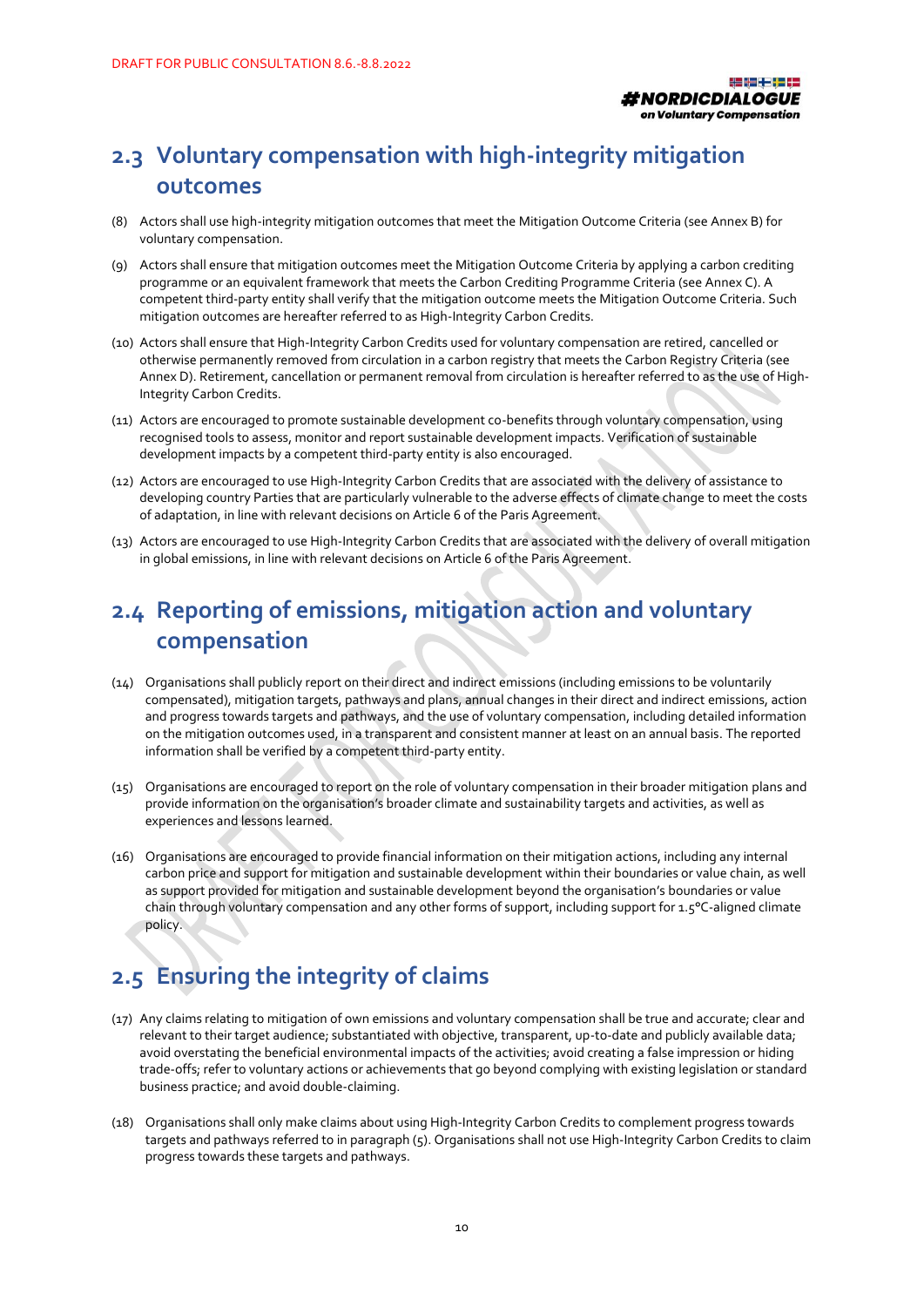

- (19) Claims about offsetting are understood to be about the purchase, ownership and use of High-Integrity Mitigation Outcomes exclusively for counterbalancing an equivalent amount of direct and indirect GHG emissions attributed to an actor, product or service, such that the actor's, product's or service's net contribution to global emissions is reduced. Claims about offsetting shall be based on the use of High-Integrity Carbon Credits representing mitigation outcomes that are exclusively claimed for offsetting and not claimed towards any other mitigation purpose, including towards any country's existing mitigation targets.
- (20) Claims about overall mitigation in global emissions are understood to be about the purchase, ownership and use of High-Integrity Carbon Credits exclusively to contribute to reducing global net emissions above and beyond existing national mitigation targets without making claims about offsetting. Claims about overall mitigation in global emissions shall be based on the use of High-Integrity Carbon Credits representing mitigation outcomes that are exclusively claimed for overall mitigation in global emissions and not claimed towards any other mitigation purpose, including towards any country's existing mitigation targets.
- (21) Claims about national mitigation contributions are understood to be about the purchase and use of High-Integrity Mitigation Outcomes that help the host country in meeting its existing mitigation targets. Claims about national mitigation contributions shall be based on the use of High-Integrity Carbon Credits representing mitigation outcomes that are counted towards the host country's existing mitigation targets.
- (22) Claims about carbon neutrality are understood to be about fully offsetting the direct and indirect emissions attributed to an actor, product or service that remain after an actor has taken action to mitigate these emissions consistently with a 1.5°C-aligned pathway, such that the net contribution to global emissions of these emissions is zero. Organisations shall only make carbon neutrality claims if they have targets, pathways and plans in place in line with section 2.3 and are on track to achieving them.
- (23) Organisations shall have their claims verified by a competent third-party entity.

#### <span id="page-11-0"></span>**2.6 Applying good marketing practices**

- (24) When marketing their mitigation achievements, organisations shall disclose the underlying information and proof for their claims. This information should be provided in connection with the claim (e.g., advertisements, packages etc.) to the extent possible.
- (25) Organisations shall comply with relevant supranational and national guidance on claims, including guidance specifically on claims associated with voluntary compensation.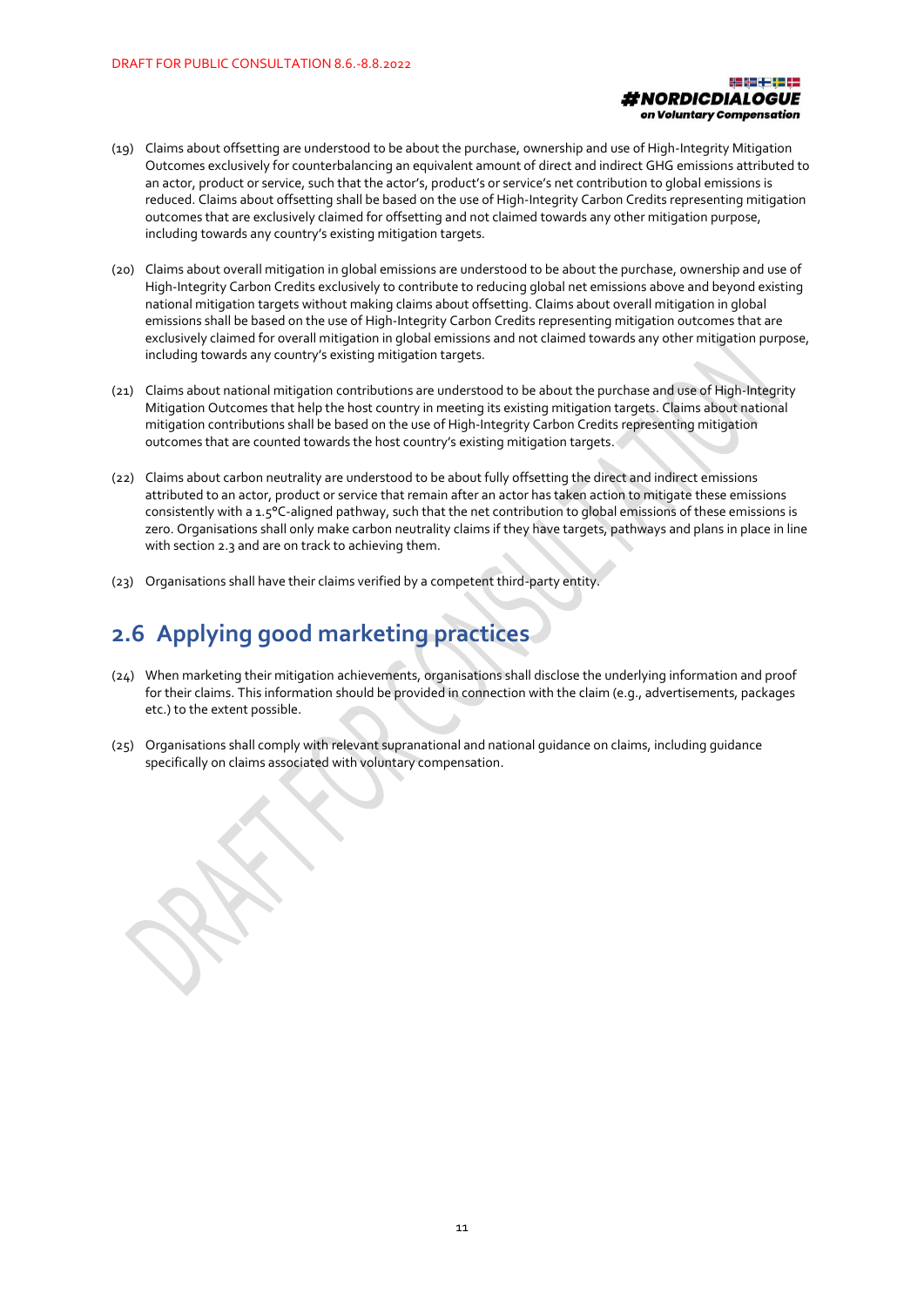# **ANNEX A: GLOSSARY OF KEY TERMS AND CONCEPTS**

Key terms and concepts included in this glossary are **bolded**.

During the finalisation of the Code, further alignment of terminology with the latest national and international guidance and standards will be sought.

<span id="page-12-0"></span>

| Term                       | Description                                                                                                                                                                                                                                                                                                                                                                                                                                                                                                                                                                                                                                                             |
|----------------------------|-------------------------------------------------------------------------------------------------------------------------------------------------------------------------------------------------------------------------------------------------------------------------------------------------------------------------------------------------------------------------------------------------------------------------------------------------------------------------------------------------------------------------------------------------------------------------------------------------------------------------------------------------------------------------|
| 1.5°C-aligned pathway      | 1.5°C-aligned pathway refers to a pathway of an actor's net emissions that is consistent with limiting<br>the increase in the global average temperature to 1.5 degrees in line with the long-term temperature<br>goal of the Paris Agreement.                                                                                                                                                                                                                                                                                                                                                                                                                          |
| Additionality              | Additionality means that, at the time of the implementation of the activity, the mitigation outcomes<br>of a mitigation activity would not have happened without the incentives provided by the carbon<br>credits.                                                                                                                                                                                                                                                                                                                                                                                                                                                      |
| <b>Baseline</b>            | A Baseline is a hypothetical scenario for emissions in the absence of the incentives from the carbon<br>credits, while holding all other factors constant.                                                                                                                                                                                                                                                                                                                                                                                                                                                                                                              |
| Cancellation               | In this draft Code, cancellation and retirement are used interchangeably to refer to permanently<br>removing a carbon credit from circulation so that it is not possible to cancel or retire the carbon credit<br>for any other purpose. The term cancellation refers to the use of the carbon credit by an entity to<br>meet voluntary commitments or compliance obligations.                                                                                                                                                                                                                                                                                          |
| Carbon credit              | A carbon credit is a tradable financial instrument that is issued by a carbon crediting programme and<br>that represents an additional, verified GHG mitigation outcome of one metric tonne of carbon dioxide<br>equivalent. Carbon credits are uniquely serialised, issued, tracked, and retired or cancelled by means<br>of an electronic carbon registry operated by an administrative body such as a carbon crediting<br>programme.                                                                                                                                                                                                                                 |
| Carbon crediting programme | A carbon crediting programme is a scheme for issuing carbon credits against mitigation outcomes<br>that meet the relevant criteria of the carbon crediting programme, including but not limited to<br>additionality, baselines, permanence, leakage, monitoring and reporting, as well as third-party<br>validation and verification. In this draft Code, carbon crediting programmes that meet the Carbon<br>Crediting Programme Criteria of this draft Code shall be applied to generate High-Integrity Carbon<br>Credits.                                                                                                                                            |
| Carbon neutrality          | At the global level, carbon neutrality is the same as net-zero CO <sub>2</sub> emissions, which are achieved when<br>anthropogenic CO <sub>2</sub> emissions are balanced globally by anthropogenic CO <sub>2</sub> removals over a specified<br>period. However, at the level of non-state actors, carbon neutrality and net zero are not used as<br>synonyms. In this draft Code, carbon neutrality is used as a synonym for GHG neutrality to refer to a<br>situation where, at the level of non-state actors, the GHG emissions attributed to an actor's<br>operations, products or services have been fully offset by using at least an equivalent amount of High- |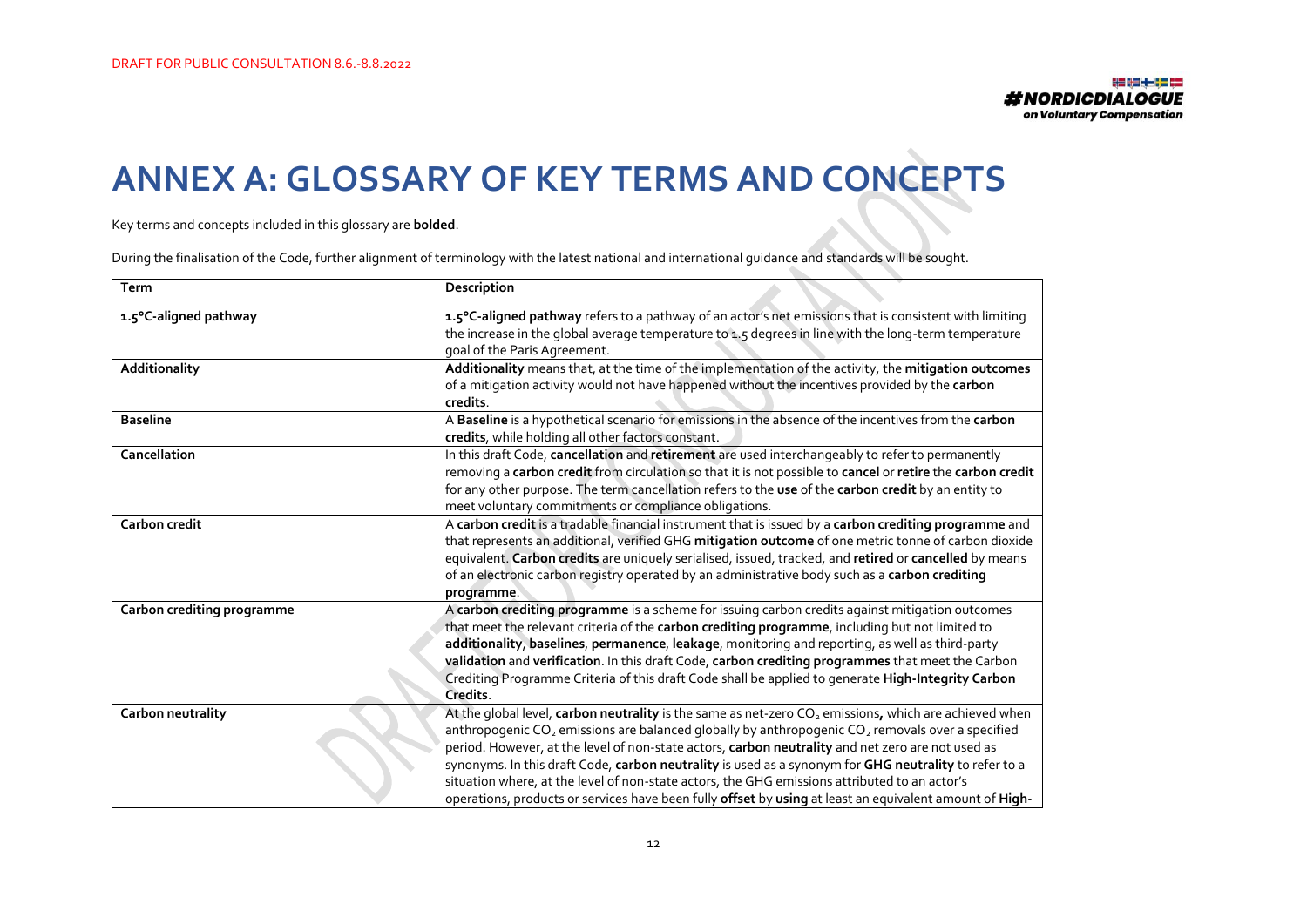#### 내로 대표 나온 <mark>하고</mark> 있는 #NORDICDIALOGUE<br>on Voluntary compensation

|                                     | Integrity Carbon Credits that are exclusively claimed by the actor, such that the net contribution of      |
|-------------------------------------|------------------------------------------------------------------------------------------------------------|
|                                     | the actor's operations, products or services to global GHG emissions is zero. In this draft Code, carbon   |
|                                     | neutrality claims can only be made by organisations that have 1.5°C-aligned targets, pathways and          |
|                                     | plans in place and are on track to achieving them.                                                         |
| Counterbalancing                    | Counterbalancing refers to the use of mitigation outcomes from outside the actor's boundary or             |
|                                     | value chain exclusively for the purpose of counterbalancing the impact of an equivalent amount of the      |
|                                     | specific GHG emissions, such that that the net contribution of the source of these specific emissions      |
|                                     | (e.g. an actor's operations, products or services) to global emissions is reduced. In this draft Code,     |
|                                     | offsetting refers to the use of High-Integrity Carbon Credits for the purpose of counterbalancing.         |
| Direct emissions                    | GHG emissions from GHG sources owned or controlled by the actor, as defined in ISO 14 064.                 |
| Double claiming                     | A situation in which the same mitigation outcome is claimed by two different actors towards                |
|                                     | achieving climate change mitigation, e.g., once by the country in which the mitigation outcome             |
|                                     | occurs, and once by the actor using a carbon credit.                                                       |
| Double counting                     | A situation in which a mitigation outcome is counted more than once. Double counting can occur             |
|                                     | through double issuance, double use and/or double claiming.                                                |
| Double issuance                     | A situation in which more than one carbon credit is issued for the same mitigation outcome. This           |
|                                     | leads to double counting if more than one of these carbon credits is counted towards achieving             |
|                                     | climate change mitigation. This can occur, for instance, when the same mitigation activity is registered   |
|                                     | under two different carbon crediting programmes or twice under the same carbon crediting                   |
|                                     |                                                                                                            |
|                                     | programme.                                                                                                 |
| Double use                          | A situation in which the same carbon credit is counted twice towards achieving climate change              |
|                                     | mitigation. This could, for example, occur if an actor used a single carbon credit to fulfil two different |
|                                     | purposes.                                                                                                  |
| <b>Environmental integrity</b>      | In the context of carbon markets, environmental integrity means that market-based cooperation              |
|                                     | must not lead to an increase in global net GHG emissions in comparison to a valid baseline scenario        |
|                                     | where market-based instruments are not used.                                                               |
| <b>GHG neutrality</b>               | At the global level, GHG neutrality and net-zero GHG emissions are equivalent. However, at the level       |
|                                     | of non-state actors, GHG neutrality and net zero are not used as synonyms. In this draft Code, GHG         |
|                                     | neutrality is used as a synonym for carbon neutrality to refer to a situation where, at the level of non-  |
|                                     | state actors, the GHG emissions attributed to an organisation's operations, products or services have      |
|                                     | been fully offset by using at least an equivalent amount of High-Integrity Carbon Credits that are         |
|                                     | exclusively claimed by the actor, such that the net contribution of the actor's operations, products or    |
|                                     | services to global GHG emissions is zero.                                                                  |
| <b>High-Integrity Carbon Credit</b> | In this draft Code, a High-Integrity Carbon Credit means a mitigation outcome that meets the               |
|                                     | Mitigation Outcome Criteria of this draft Code by applying a carbon crediting programme or an              |
|                                     | equivalent framework that meets the Carbon Crediting Programme Criteria of this draft Code,                |
|                                     | including verification by a competent third-party entity.                                                  |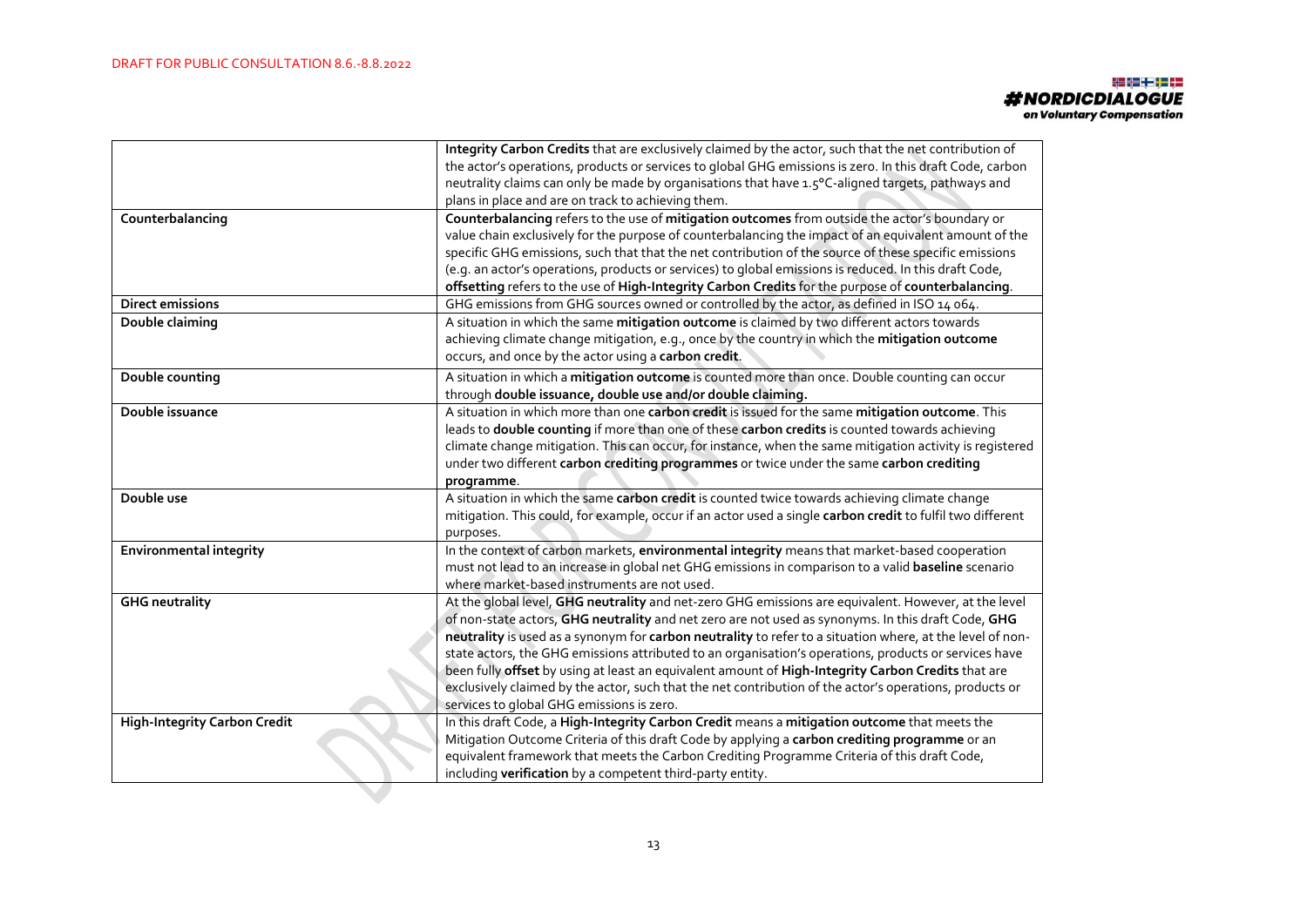#### 내로 대표 나온 <mark>하고</mark> 있는 **#NORDICDIALOGUE** on Voluntary Compensation

| <b>Indirect emissions</b>              | GHG emissions that is a consequence of an actor's operations and activities, but that arise from GHG<br>sources that are not owned or controlled by the actor, as defined in ISO 14 064.                                                                                                                                                                                                  |
|----------------------------------------|-------------------------------------------------------------------------------------------------------------------------------------------------------------------------------------------------------------------------------------------------------------------------------------------------------------------------------------------------------------------------------------------|
| Leakage                                | Leakage refers to unintended increases in emissions attributable to the mitigation activity outside of<br>its boundaries.                                                                                                                                                                                                                                                                 |
| <b>Mitigation outcome</b>              | In this draft Code, emission reductions and removals are jointly referred to as mitigation outcomes.                                                                                                                                                                                                                                                                                      |
| National mitigation contribution       | In this draft Code, a national mitigation contribution refers to voluntary compensation through the<br>purchase and use of High-Integrity Carbon Credits that help the host country in meeting its existing<br>mitigation targets.                                                                                                                                                        |
| Offsetting                             | In this draft Code, offsetting refers to voluntary compensation through the purchase, ownership and<br>use of High-Integrity Mitigation Outcomes exclusively for counterbalancing an equivalent amount<br>of GHG emissions attributed to an actor within its boundary or value chain, such that the actor's net<br>contribution to global emissions is reduced.                           |
| Overall mitigation in global emissions | In this draft Code, an overall mitigation in global emissions is voluntary compensation through the<br>purchase, ownership and use of High-Integrity Carbon Credits that represent mitigation above and<br>beyond countries' existing mitigation target and are not used for offsetting.                                                                                                  |
| Permanence                             | In this draft Code, permanence refers to a situation where the mitigation outcomes generated by a<br>mitigation activity are later not reversed. Where activities are prone to a risk of reversibility, the non-<br>permanence of mitigation outcomes shall be addressed in a robust manner through the<br>implementation of safeguards (e.g., insurance, buffer pools, liability rules). |
| Retirement                             | In this draft Code, retirement and cancellation are used interchangeably to refer to permanently<br>removing a carbon credit from circulation so that it is not possible to retire or cancel the carbon credit<br>for any other purpose. The term retirement refers to the use of the carbon credit by an entity to meet<br>voluntary commitments or compliance obligations.              |
| Use of High-Integrity Carbon Credits   | Cancellation, retirement or permanent removal from circulation of a High-Integrity Carbon Credit                                                                                                                                                                                                                                                                                          |
| Validation                             | Assessment by a competent third-party entity of a mitigation activity design, against relevant criteria<br>under a carbon crediting programme.                                                                                                                                                                                                                                            |
| Verification                           | In the context of crediting standards, verification is the periodic independent review and ex-post<br>determination by a competent third-party entity of the monitored mitigation outcomes generated<br>by a mitigation activity during a specific monitoring period in line with a carbon crediting<br>programme.                                                                        |
| Voluntary compensation                 | In this draft Code, voluntary compensation refers to voluntarily supporting mitigation beyond an<br>actor's boundaries or value chain through the voluntary purchase and use of mitigation outcomes<br>achieved outside of an actor's boundaries or value chain for offsetting, national mitigation<br>contributions and/or overall mitigation in global emissions.                       |
| Vulnerable groups                      | Vulnerable groups refer to "indigenous peoples, local communities, migrants, children, persons with<br>disabilities and people in vulnerable situations", reflecting decisions on Article 6 of the Paris<br>Agreement.                                                                                                                                                                    |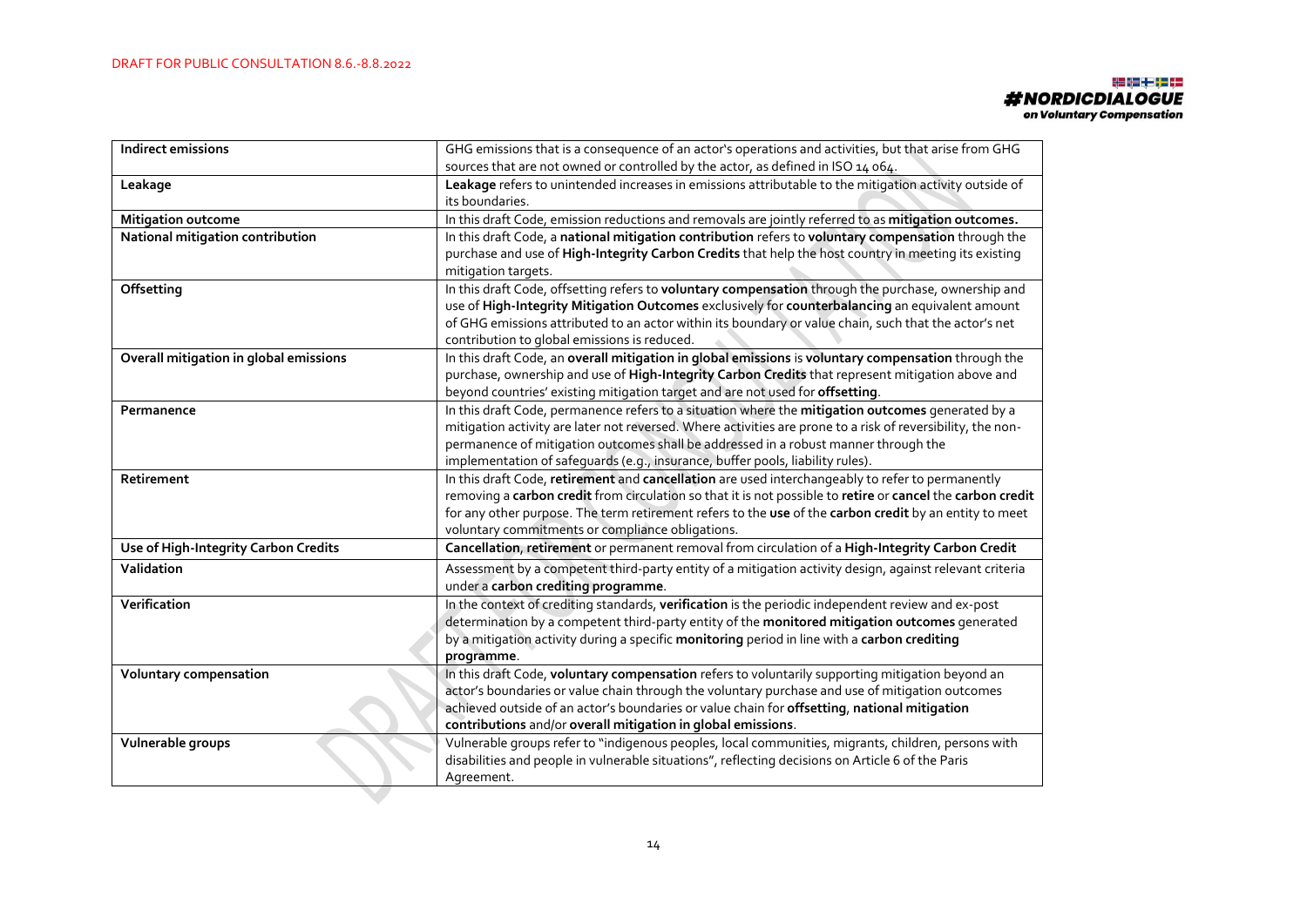

### <span id="page-15-0"></span>**ANNEX B: MITIGATION OUTCOME CRITERIA**

High-integrity mitigation outcomes shall meet all of the following criteria:

- **Real:** Real mitigation outcomes means that mitigation outcomes shall be verified ex-post and shall not represent ex-ante estimations of mitigation outcomes that are expected to occur in the future.
- **Additional:** Additionality means that the mitigation outcomes of a mitigation activity would not have happened now without the incentives provided by the carbon credits. This shall be justified by demonstrating that the mitigation activities exceed what is required by host country law, regulation, or a legally binding mandate and that the activity would not be financially viable without the revenue from the sale of carbon credits.
- **Based on a conservative baseline below business-as-usual**: Mitigation outcomes shall be conservatively quantified against a credible and robust emissions baseline that is set below the business-as-usual level of emissions.
- **Based on robust monitoring and reporting methodologies:** Mitigation outcomes shall be quantified using robust monitoring methodologies.
- **Address the risks of leakage:** Leakage, the unintended increases in emissions attributable to the mitigation activity outside of its boundaries, shall be appropriately addressed in order to prevent overestimation of an activity's mitigation outcomes. Crediting standards' measurement tools shall include adjustments for leakage.
- **Permanent:** Mitigation outcomes shall represent permanent emission reductions and removals. Where activities are prone to a risk of reversibility, the non-permanence of mitigation outcomes shall be addressed in a robust manner through the implementation of safeguards (e.g., insurance, buffer pools, liability rules).
- **Validation of activity by a competent third-party entity**: Mitigation activities shall be validated by a competent third-party entity that the proposed activity design meets relevant criteria.
- **Verification of mitigation outcomes by a competent third-party entity**: Mitigation outcomes that have been achieved through registered mitigation activities shall be verified ex-post by a competent third-party entity.
- **Avoidance of double counting:** All forms of double counting of mitigation outcomes shall be avoided.
- **Local stakeholder consultation:** Mitigation activities shall include local stakeholder consultations during the design and implementation/monitoring phase. Local stakeholder consultations shall also disclose clear 'raise flag' processes that stakeholders can exercise if something goes wrong in the design, implementation and monitoring of the activity.
- **Social and environmental safeguards**: Mitigation activities shall identify, minimise and, where possible, avoid negative environmental or social impacts, and engage with relevant stakeholders throughout the activity's lifetime, with special consideration given to vulnerable groups. An ex-ante assessment of the mitigation activities' potential negative impacts shall be carried out, robust social and environmental safeguards as well as a grievance mechanism shall be put in place to mitigate, manage and, where possible, avoid any negative impacts, and related monitoring and reporting shall be carried out throughout the activity's lifetime. Any negative impacts on human rights shall be avoided. Organisations conducting mitigation activities shall institute a policy commitment to meet the responsibility to respect human rights. They shall also conduct human rights due diligence and proactively manage potential and actual adverse human rights impacts with which they are involved in line with UN Guiding Principles. Where an organisation identifies that it has caused or contributed to actual adverse human rights impacts, it needs to address such impacts by providing for or cooperating in their remediation. Organisations shall have the ex-ante assessment and ex-post monitoring and reporting verified by a competent third-party entity.
- **Assessment of sustainable development impacts**: An ex-ante assessment of a mitigation activity's potential (positive and negative) impacts on sustainable development shall be carried out. Ex-post monitoring and reporting of significant sustainable development impacts shall be carried out. The use of available tools is encouraged. The ex-post verification of significant sustainable development impacts by a competent third-party entity is also encouraged.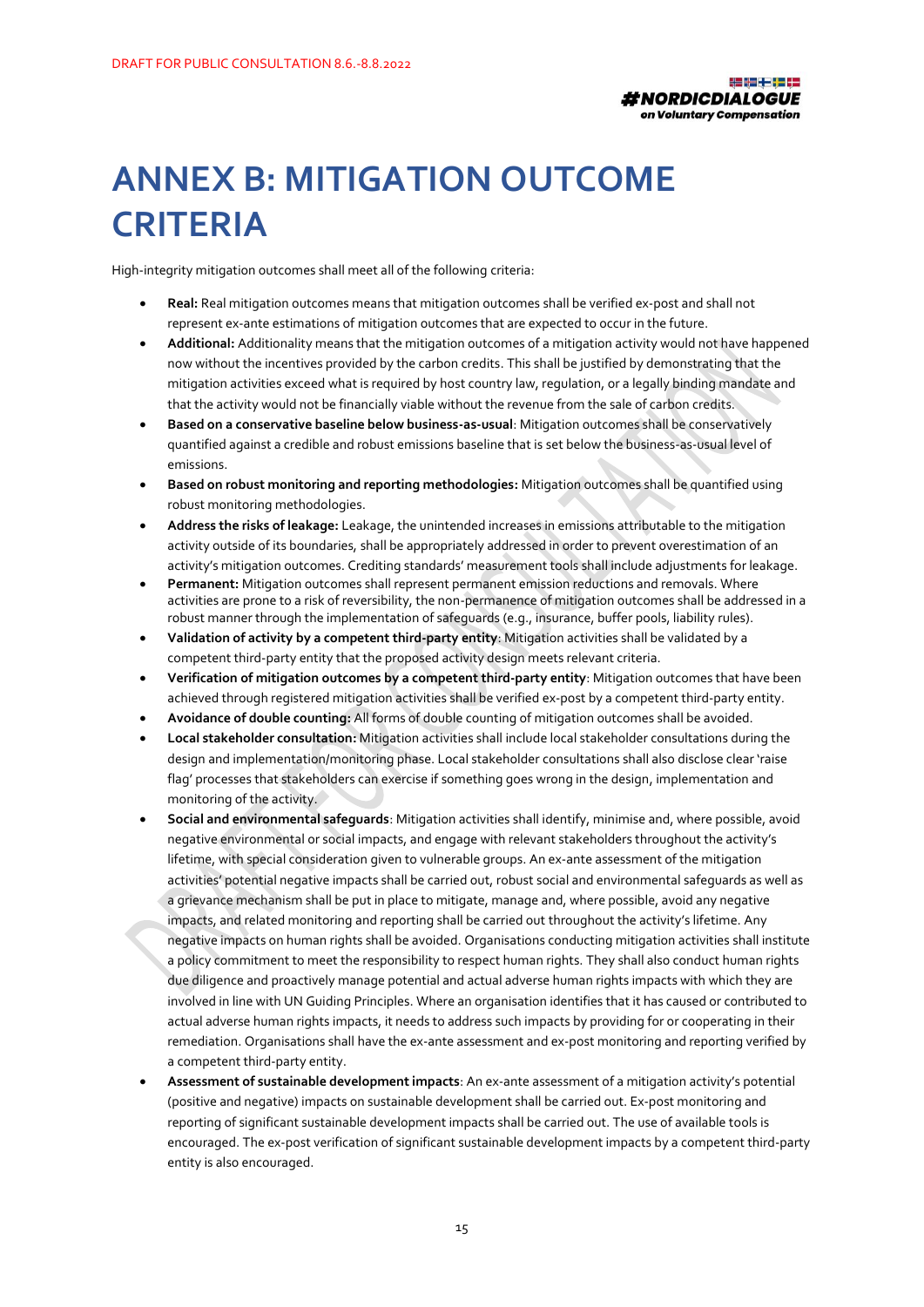

### <span id="page-16-0"></span>**ANNEX C: CARBON CREDITING PROGRAMME CRITERIA**

**Option 1: Based on criteria from International Carbon Reduction and Offset Alliance's "Voluntary Carbon Market Standards: Review Criteria" 4**

- The carbon crediting programme is designed and managed by an independent organisation or group of organisations.
- The carbon crediting programme has a robust governance process and is well managed:
	- o The governance process is transparent.
	- o Independent decision makers manage the crediting standard.
	- o The carbon crediting programme provides oversight to the validators'/verifiers' work, and ensures the work is impartially and rigorously conducted, appropriate to the requirements of the standard.
- The carbon crediting programme is linked to a publicly accessible registry, independent of the carbon credits provider, which tracks issued carbon credits to ensure uniqueness for each tonne.
- The carbon crediting programme requires that mitigation activities and their quantified mitigation outcomes are independently validated and verified. Validation and verification must be carried out by a suitably qualified, independent organisation.
- The carbon crediting programme ensures, in combination with add-on standards if needed, that the carbon credits issued under the carbon crediting programme meet the Mitigation Outcome Criteria (see Annex B).
- Legal requirements regarding the avoidance of environmental and social impacts are fulfilled.

#### **Option 2: Based on criteria from the International Civil Aviation Organization's "Carbon Offsetting and Reduction Scheme for International Aviation Emissions Unit Eligibility Criteria" 5**

Carbon crediting programmes should meet the following design elements:

1. Clear Methodologies and Protocols, and their Development Process: Programs should have qualification and quantification methodologies and protocols in place and available for use as well as a process for developing further methodologies and protocols. The existing methodologies and protocols as well as the process for developing further methodologies and protocols should be publicly disclosed.

2. Scope Considerations: carbon crediting programme should define and publicly disclose the level at which activities are allowed under the program (e.g., project-based, program of activities, etc.) as well as the eligibility criteria for each type of offset activity (e.g., which sectors, project types, or geographic locations are covered).

3. Offset Credit Issuance and Retirement Procedures: carbon crediting programme should have in place procedures for how offset credits are: (a) issued; (b) retired or cancelled; (c) subject to any discounting; and, (d) the length of the crediting period and whether that period is renewable. These procedures should be publicly disclosed.

4. Identification and Tracking: carbon crediting programme should have in place procedures that ensure that: (a) units are tracked; (b) units are individually identified through serial numbers: (c) the registry is secure (i.e., robust security provisions are in place); and (d) units have clearly identified owners or holders (e.g., identification requirements of a registry). The program should also stipulate (e) to which, if any, other registries it is linked; and, (f) whether and which international data exchange standards the registry conforms with. All of the above should be publicly disclosed information.

5. Legal Nature and Transfer of Units: The carbon crediting programme should define and ensure the underlying attributes and property aspects of a unit, and publicly disclose the process by which it does so.

<sup>4</sup> https://www.icroa.org/\_files/ugd/653476\_2e5379c215b64a609503b063e4de2e9f.pdf

<sup>5</sup> https://www.icao.int/environmental-protection/CORSIA/Documents/ICAO\_Document\_09.pdf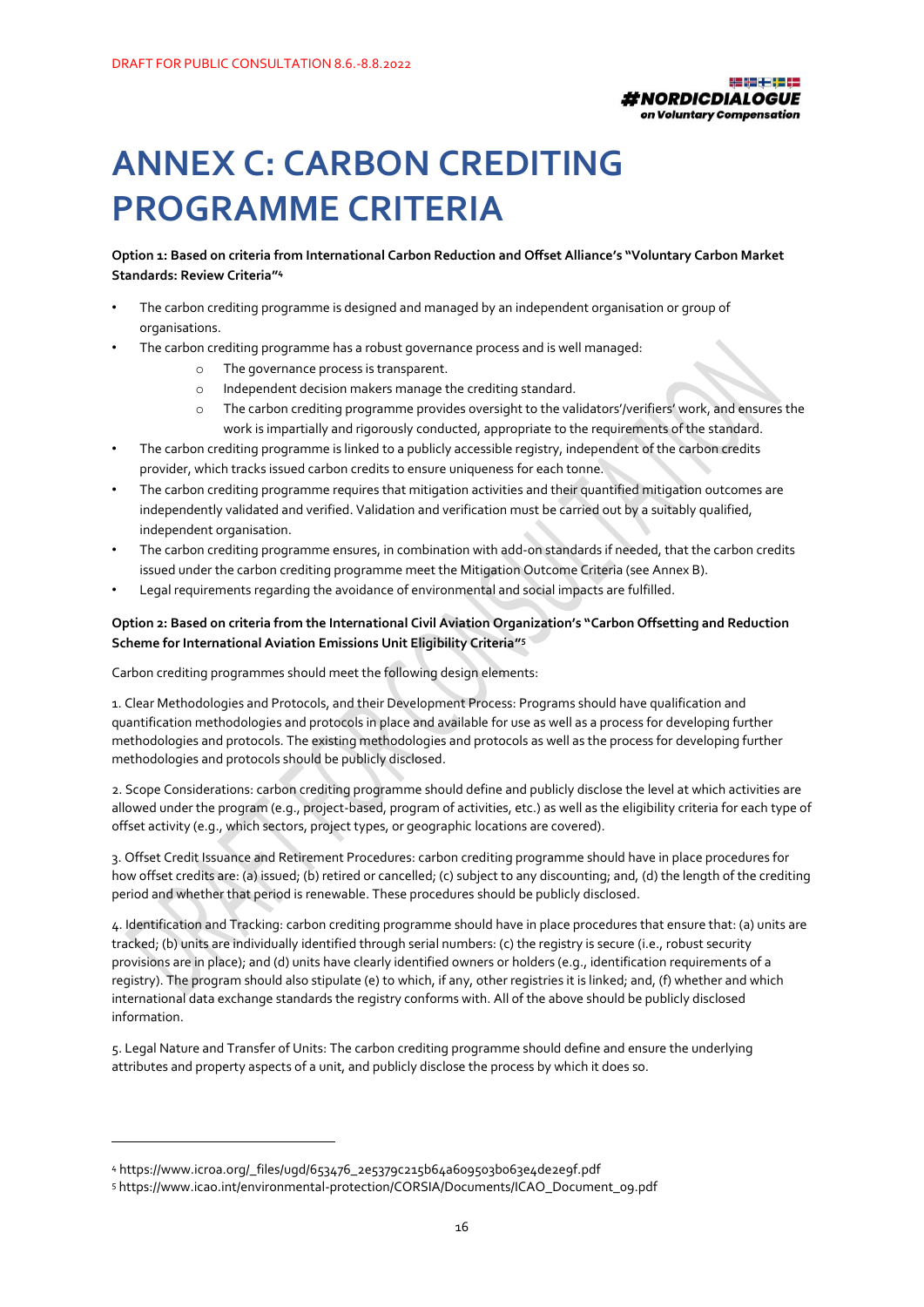

6. Validation and Verification procedures: carbon crediting programme should have in place validation and verification standards and procedures, as well as requirements and procedures for the accreditation of validators and verifiers. All of the above-mentioned standards, procedures, and requirements should be publicly disclosed.

7. Program Governance: carbon crediting programme should publicly disclose who is responsible for administration of the program and how decisions are made.

8. Transparency and Public Participation Provisions: carbon crediting programme should publicly disclose (a) what information is captured and made available to different stakeholders; and (b) its local stakeholder consultation requirements (if applicable) and (c) its public comments provisions and requirements, and how they are considered (if applicable). Conduct public comment periods and transparently disclose all approved quantification methodologies.

Safeguards System: carbon crediting programme should have in place safeguards to address environmental and social risks. These safeguards should be publicly disclosed.

10. Sustainable Development Criteria: carbon crediting programme should publicly disclose the sustainable development criteria used, for example, how this contributes to achieving a country's stated sustainable development priorities, and any provisions for monitoring, reporting and verification.

11. Avoidance of Double Counting, Issuance and Claiming: carbon crediting programme should provide information on how they address double counting, issuance and claiming in the context of evolving national and international regimes for carbon markets and emissions trading.

**Option 3: Based on criteria from the Integrity Council for the Voluntary Carbon Markets<sup>6</sup> , once available**

<sup>6</sup> https://icvcm.org/